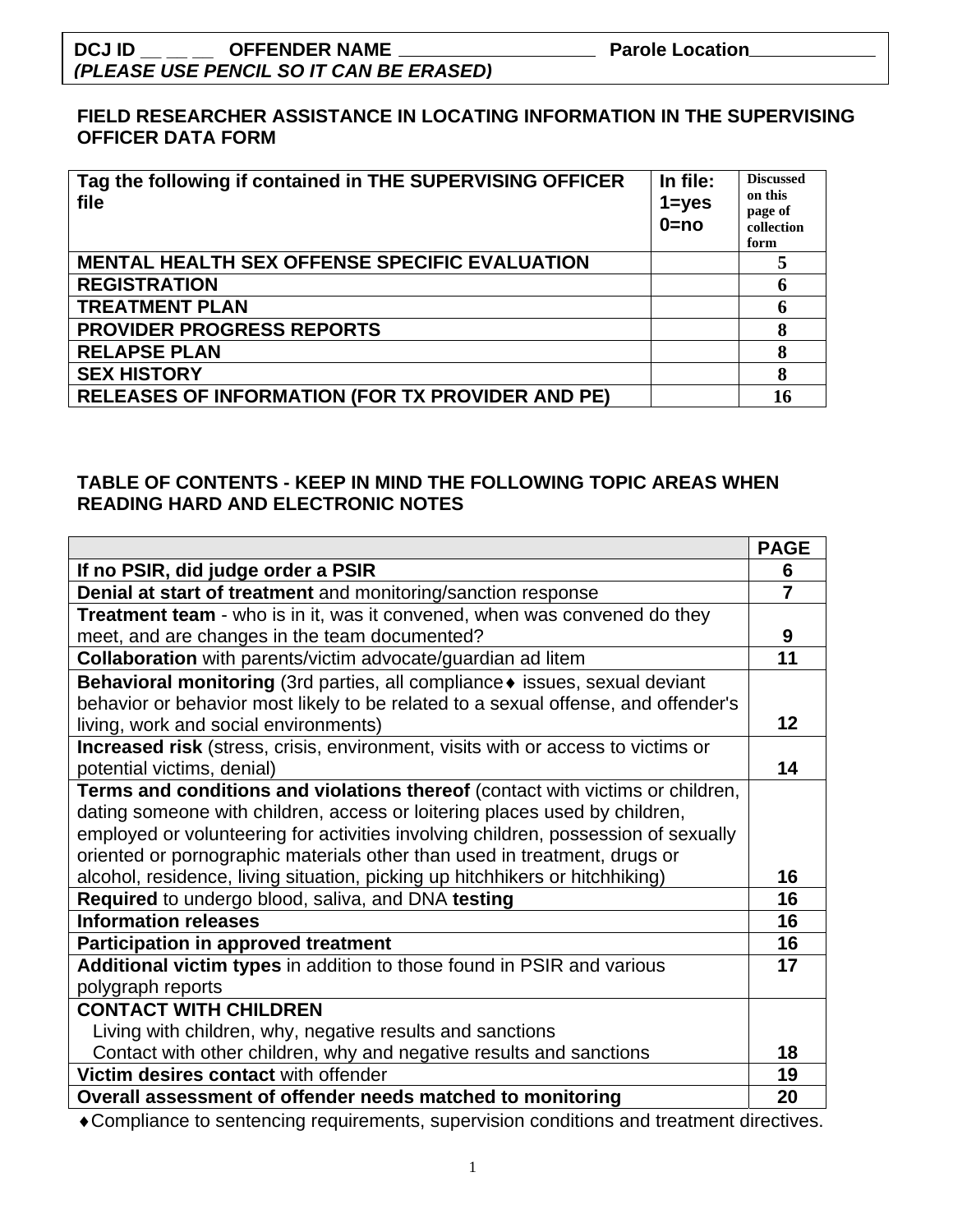## **SUPERVISING OFFICER DATA COLLECTION FORM - HARD COPY**

#### *Note:*

- *Also asked in the last 6 months, or in the last year or two, we will be looking from October 22, 2002 back. The reason for this is because that is the day the sample was pulled.*
- *For any questions that require a date, if a date cannot be determined put 88-88-88.*
- *Whenever you cannot determine something put an 8*
- *When you have a situation when there are numerous violations, contacts, etc. put 77.*
- *If you have an individual who was convicted of a sex offense and given probation and then it was revoked and re-granted you want to take the original conviction as the current offense.*

| Demographics:                                                                                                                                                                                                                             | <b>Education Last</b><br>Job<br>Employment at:                                                                                                                                                                                                                                                                                                                                                                                                                                                                                                                                                                                                                        |                                                                                                                                                                                                                                      |
|-------------------------------------------------------------------------------------------------------------------------------------------------------------------------------------------------------------------------------------------|-----------------------------------------------------------------------------------------------------------------------------------------------------------------------------------------------------------------------------------------------------------------------------------------------------------------------------------------------------------------------------------------------------------------------------------------------------------------------------------------------------------------------------------------------------------------------------------------------------------------------------------------------------------------------|--------------------------------------------------------------------------------------------------------------------------------------------------------------------------------------------------------------------------------------|
|                                                                                                                                                                                                                                           |                                                                                                                                                                                                                                                                                                                                                                                                                                                                                                                                                                                                                                                                       |                                                                                                                                                                                                                                      |
| <b>FENSE:</b>                                                                                                                                                                                                                             | Grade                                                                                                                                                                                                                                                                                                                                                                                                                                                                                                                                                                                                                                                                 | NOTE:                                                                                                                                                                                                                                |
| n of Birth<br>مط<br>bendents<br>1-Male<br>2-Female<br>ital Status<br>Inicity<br>1-Single<br>1-Anglo/White<br>2-Married<br>2-African American<br>3-Sep/Div<br>3-Hispanic<br>4-Widowed<br>4-Am Indian<br>5-Common Law<br>5-Asian<br>6-Other | At Sentence<br>Arrest<br>Sentence At arrest<br>$0-11 =$ Actual Grade<br>1-Full time $(40+ hours)$ 01-Manual labor<br>02-Fast Food Restaurant<br>12=HS Diploma<br>2-Part time<br>03-Non fast food restaurant<br>13=Some College<br>3-Unemployed<br>14=College Degree<br>4-Sporadic<br>04-Manufacturing/Factory<br>15=Some Graduate<br>5-AFDC/SSI/Disability 05-Sales (store clerk, service stat)<br>6-Student<br>16=Graduate Degree<br>06-Sales (professional)<br>$17 = GED$<br>7-Retired<br>07-Clerical<br>08-Entry level work<br>09-Skilled/Experienced work<br>(Vocational)<br>10-Specialized work (4 yrs college)<br>11-Professional/Expert (4+yrs)<br>12-Military | For demo info,<br>we want to be<br>recording info<br>at time of<br>offense, unless<br>otherwise<br>noted. If the<br>offense ranges<br>in dates take<br>the first date.<br>For<br>Employment:<br>If you have<br>marked<br>Unemployed, |
| S<br><b>ity</b> (During the 2 yrs before<br>A <del>hest id</del> r this case )                                                                                                                                                            | Record of Substance<br>d of Abuse<br>as a child<br>Use as juvenile                                                                                                                                                                                                                                                                                                                                                                                                                                                                                                                                                                                                    | AFDC,<br>Student, or<br>Retired at Job<br>Type put 00's.                                                                                                                                                                             |
| 1-Continuously resided<br>at same address<br>2-Has moved 1, 2, 3 times<br>3-Has moved 4+ times<br>Offenses Charged:<br>1 <sup>st</sup> Most Seriou<br>5=Attempt<br>6=Accessory<br>7=Conspiracy<br>$#$ Counts<br>Fel Class                 | $0-N0$<br>0-None<br>Note: If they charged or convicted of a misdemeanor in Felony Class<br><b>Offenses Convicted:</b><br>1 <sup>st</sup> Most Seriou<br>5=Attempt<br>6=Accessory<br>7=Conspiracy<br>$#$ Counts<br>Fel Class                                                                                                                                                                                                                                                                                                                                                                                                                                           |                                                                                                                                                                                                                                      |
| Offense:<br><b>Total Counts Charged:</b>                                                                                                                                                                                                  | Offense:<br><b>Total Counts Convicted:</b>                                                                                                                                                                                                                                                                                                                                                                                                                                                                                                                                                                                                                            | Note: If you have both<br>the Conviction and                                                                                                                                                                                         |
| ictims Pertaining to Instant Case:<br>Tœ                                                                                                                                                                                                  | Date of Conviction/Sentencing:<br>$MO$ __ DAY _ _ YR _ _<br>Total # of Victims Convicted of                                                                                                                                                                                                                                                                                                                                                                                                                                                                                                                                                                           | Sentencing date, take the<br>Conviction date. Also<br>circle either conviction or<br>sentencing to tell us<br>which one used.                                                                                                        |
| <b>Under Supervision at Time of</b><br>Offense?<br>$0 = No$<br>1=Probation<br>$2=ISP$<br>$3 =$ Parole<br>4=Work Release<br>$5 = Other$                                                                                                    | 2                                                                                                                                                                                                                                                                                                                                                                                                                                                                                                                                                                                                                                                                     |                                                                                                                                                                                                                                      |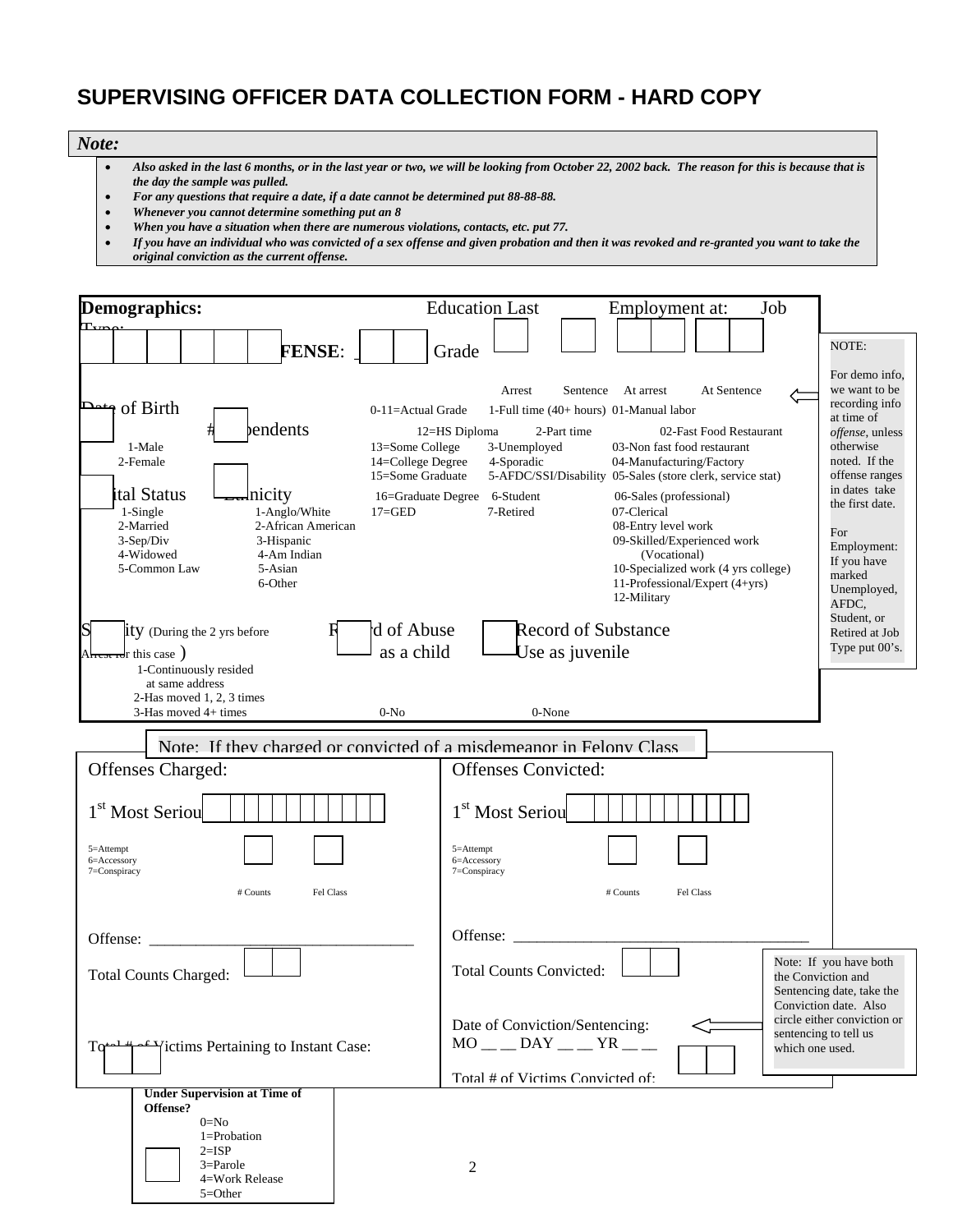#### **CRIMINAL HISTORY-UP TO** *BUT NOT* **INCLUDING THE CURRENT OFFENSE (Sexual Assault)**

*NOTE:* 

*Record only what the judge would know. Make 9=Don't Know* 

| <b>Juvenile History</b> (0-7=actual $#$ , 8=8or more)                                                                 |                                                                                                          |                                                                                                                                                                    |                                              |                                                                     |
|-----------------------------------------------------------------------------------------------------------------------|----------------------------------------------------------------------------------------------------------|--------------------------------------------------------------------------------------------------------------------------------------------------------------------|----------------------------------------------|---------------------------------------------------------------------|
| Arrests<br>Violent<br>Non-<br>Violent                                                                                 | <b>Juvenile Convictions</b><br>$\mathsf{\cup}_{\mathrm{Volent}}$<br>Non-Violent<br>Misdemeanor<br>Felony | Probation/parole supervisions<br>Probation/parole revocations<br>Placements in shelter/group homes<br>Commitments to state institutions                            |                                              | Age at 1 <sup>st</sup> Arrest                                       |
| <b>Adult History</b> (0-7=actual #, 8=8 or more)<br>Arrest<br>Violent<br>Non-<br>Violent                              | <b>Adult Convictions</b><br>Violent<br>Non-Violent<br>Misdemeanor<br>Felony                              | Supervisions/Incarcerations<br>Prison<br>Parole<br>Jail<br>Probation                                                                                               | ComCor<br>DJ                                 | Revocations<br>CC<br>Parole<br>Probation<br>DJ                      |
| <b>Sex Crimes (Juvenile and Adult)</b><br><b>JUVENILE</b><br>Arrests<br><b>CONVICTIONS</b><br>Misd<br>$\Gamma$ Felony |                                                                                                          | <b>ADULT</b><br>Arrests<br><b>CONVICTIONS</b><br>Misd<br>Felony<br>Any Prior Adult Felony Convictions or Juvenile Adjudications for Any of the Following Offenses? |                                              | Age at 1 <sup>st</sup> Arrest<br>for a Sex Crime?<br>(ADULT OR JUV) |
| Enter actual # of convictions/adjudications.                                                                          | Theft<br>Auto Theft                                                                                      | Sex Offense (last 5 years)<br>Sex Offense (5+ years)                                                                                                               | Forgery or Bad Checks<br>Murder/Manslaughter | Other Violent offense                                               |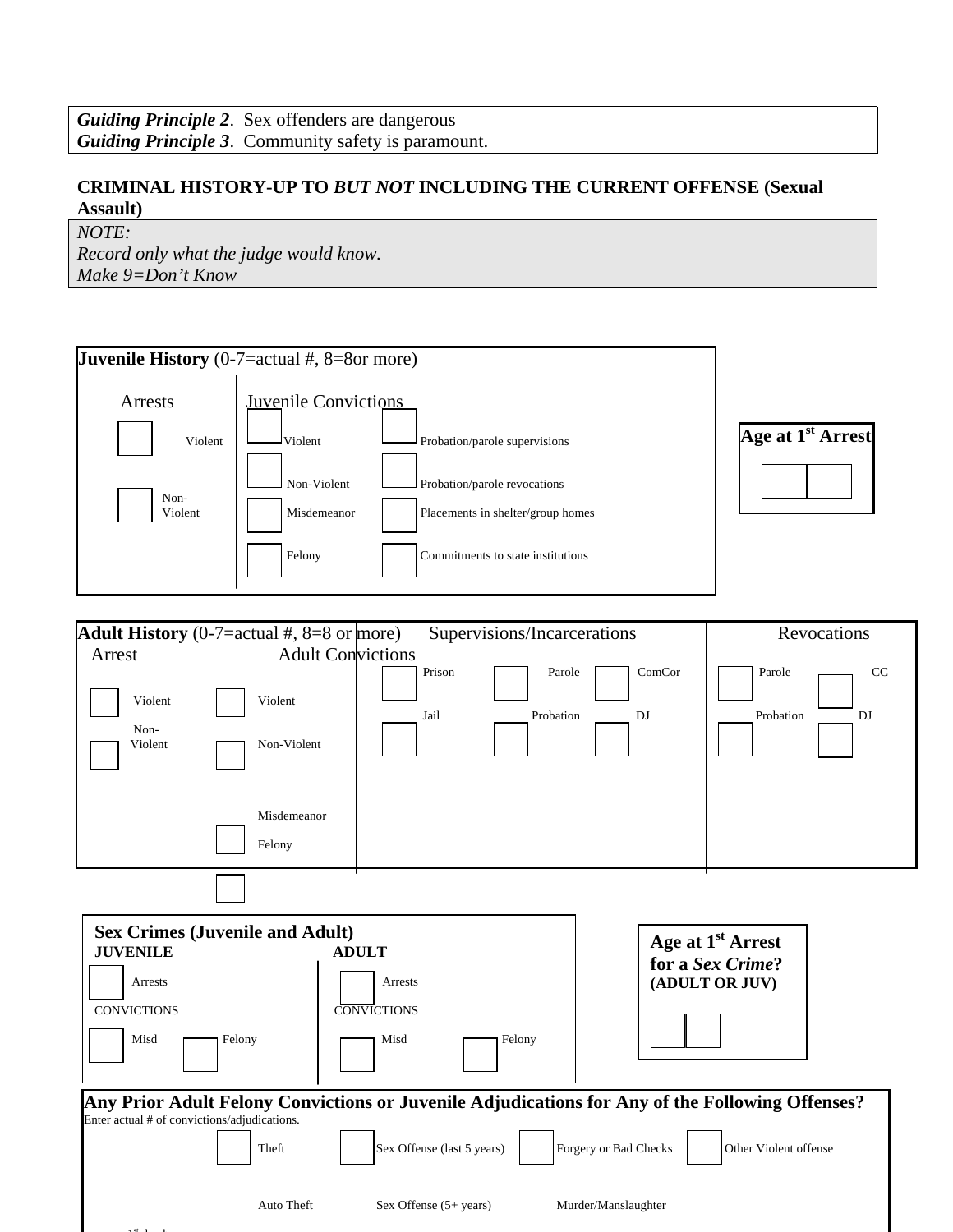

*Note: Gather the following victim and offense information on each offender from the PSIR, Police Report and other file information UP TO and including the current crime (this is what the judge would have***)** 

| <b>Age Group</b><br><b>OV1 TO</b><br>QV8 | Gender<br>$1 = male$<br>$2 =$ female<br>$3 = both$<br><b>OV1GEN</b><br>TO.<br>QV8GEN | Relationship<br>$1 = family$<br>$2 = pos/trust$<br>$3 = \text{acquaint}$<br>$4$ =stranger<br>(insert as<br>many as<br>apply)<br><b>OCV1REL-</b><br><b>OV8REL</b> | <b>Penetration</b><br>oral and anal as<br>well as attempts)<br>$1 = yes$<br>$0=$ no<br><b>OV1MPEN-</b><br><b>OV8MPEN</b><br><b>OV1FPEN-</b><br><b>OV8FPEN</b> | <b>Offense</b> (includes | Fondling/<br>Frottage<br>$1 = yes$<br>$0=no$<br><b>QV1MFON-</b><br><b>OV8MFON</b><br><b>OV1FFON-</b><br><b>OV8FFON</b> |        | Other<br>$1 = yes$<br>$0=no$<br>OV1MOTH-<br>QV8MOTH<br>OV1FOTH-<br>OV18OTH |        | <b>For Other</b><br><b>Insert types</b><br>of behaviors,<br>use numbers<br>from $(*)$ UP<br><b>TO 5</b><br><b>OV1PAR1-23</b><br>TO.<br>OV8PAR1-<br>23 | At the offense<br>offender was<br>$1 = juvenile$<br>$2 = adult$<br>$3 = juv$ and<br>adult<br>$4=$ not<br>available<br><b>OV1OFF-</b><br><b>OV8OFF</b> |
|------------------------------------------|--------------------------------------------------------------------------------------|------------------------------------------------------------------------------------------------------------------------------------------------------------------|---------------------------------------------------------------------------------------------------------------------------------------------------------------|--------------------------|------------------------------------------------------------------------------------------------------------------------|--------|----------------------------------------------------------------------------|--------|-------------------------------------------------------------------------------------------------------------------------------------------------------|-------------------------------------------------------------------------------------------------------------------------------------------------------|
|                                          |                                                                                      |                                                                                                                                                                  | male                                                                                                                                                          | female                   | male                                                                                                                   | female | male                                                                       | female |                                                                                                                                                       |                                                                                                                                                       |
| $0 - 5$                                  |                                                                                      |                                                                                                                                                                  |                                                                                                                                                               |                          |                                                                                                                        |        |                                                                            |        |                                                                                                                                                       |                                                                                                                                                       |
| $6-9$                                    |                                                                                      |                                                                                                                                                                  |                                                                                                                                                               |                          |                                                                                                                        |        |                                                                            |        |                                                                                                                                                       |                                                                                                                                                       |
| $10-13$                                  |                                                                                      |                                                                                                                                                                  |                                                                                                                                                               |                          |                                                                                                                        |        |                                                                            |        |                                                                                                                                                       |                                                                                                                                                       |
| 14-17                                    |                                                                                      |                                                                                                                                                                  |                                                                                                                                                               |                          |                                                                                                                        |        |                                                                            |        |                                                                                                                                                       |                                                                                                                                                       |
| $18+$                                    |                                                                                      |                                                                                                                                                                  |                                                                                                                                                               |                          |                                                                                                                        |        |                                                                            |        |                                                                                                                                                       |                                                                                                                                                       |
| Eld/Risk                                 |                                                                                      |                                                                                                                                                                  |                                                                                                                                                               |                          |                                                                                                                        |        |                                                                            |        |                                                                                                                                                       |                                                                                                                                                       |
| Unknown                                  |                                                                                      |                                                                                                                                                                  |                                                                                                                                                               |                          |                                                                                                                        |        |                                                                            |        |                                                                                                                                                       |                                                                                                                                                       |
| Not<br>against                           |                                                                                      |                                                                                                                                                                  |                                                                                                                                                               |                          |                                                                                                                        |        |                                                                            |        |                                                                                                                                                       |                                                                                                                                                       |
| persons                                  |                                                                                      |                                                                                                                                                                  |                                                                                                                                                               |                          |                                                                                                                        |        |                                                                            |        |                                                                                                                                                       |                                                                                                                                                       |

(\*) A list of behaviors will be provided so the field research can insert the number rather than write out the behavior

## Age of victim(s) current offense

# **QAGE\_CV1 QAGE\_CV2 QAGE\_CV3 QAGE\_CV4**

**QREL\_A0-9V If there is a child victim** *prior to the current offense* **within an offender's family, what is the offender's relationship to the victim? (Circle all that apply)** 

- **0 No child victim**
- **1 Child(ren)**
- **2 Stepchild(ren)**
- **3 Adopted Child(ren)**
- **4 Sibling**
- **5 Niece**
- **6 Nephew**
- **7 Cousin**
- **8 Grandchild**
- **9 Cannot determine**

**QREL\_B0-9. If there is a child victim** *during the current offense* **within an offender's family, what is the offender's relationship to the victim? (Circle all that apply)** 

**0 No child victim**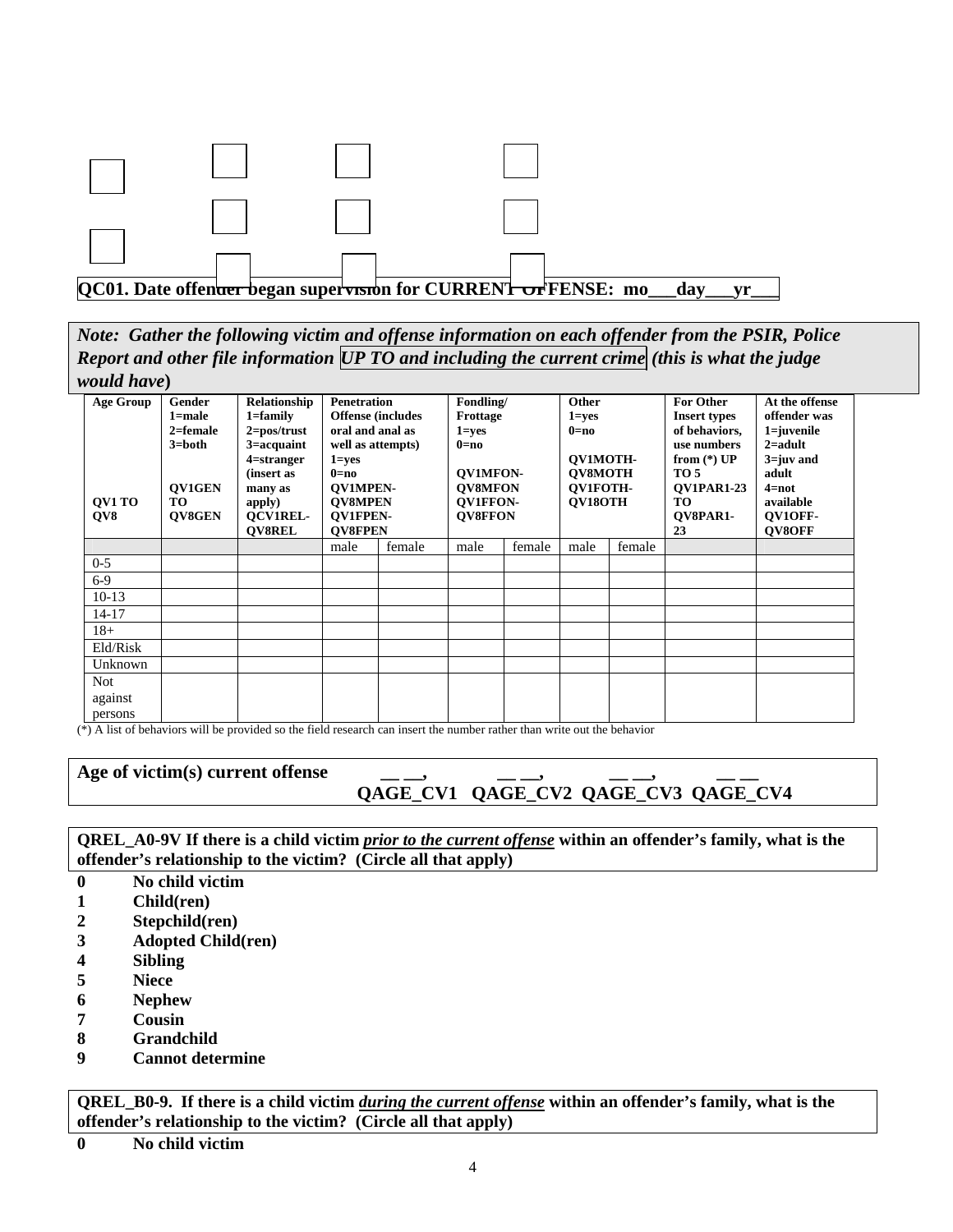- **1 Child(ren)**
- **2 Stepchild(ren)**
- **3 Adopted Child(ren)**
- **4 Sibling**
- **5 Niece**
- **6 Nephew**
- **7 Cousin**
- **8 Grandchild**
- **9 Cannot determine**

### **PRE-SENTENCE INVESTIGATION REPORT (PSIR)**

1.010 *Each sex offender should be the subject of pre-sentence investigation, including a mental health sex offense specific evaluation, prior to sentencing, even when by statute it is otherwise acceptable to waive the pre-sentence investigation.*

| <b>QPSIR1.</b> Is there a PSIR in the PO file? |  |
|------------------------------------------------|--|

|  | $\alpha$ sint. Is there a I sin in the FO file. |  |  |
|--|-------------------------------------------------|--|--|
|  | Yes: Date -- mo day                             |  |  |

**0 No**

| file?                    | <b>OPSIR2.</b> Was there a Sex Offense Specific Mental Health Evaluation in the                                                                                                                   |
|--------------------------|---------------------------------------------------------------------------------------------------------------------------------------------------------------------------------------------------|
| $\mathbf{0}$<br>No       |                                                                                                                                                                                                   |
| $\mathbf{1}$<br>Yes<br>0 | <b><u>\If Yes,</u> Date of SO MH Eval: mo__day__yr__(Pick first date if</b><br>evaluation conducted over several days/weeks)<br><b>QPSIR3.</b> Was the evaluation found in the PSIR?<br>No<br>Yes |

*1.040 A pre-sentence investigation (PSI) report should address the following: (items are listed below) Please note whether the PSIR and/or the MH SO Evaluation addresses the following:* 

| $0 = not addressed$                             |                                                                      |                   |                |
|-------------------------------------------------|----------------------------------------------------------------------|-------------------|----------------|
| $1 =$ addressed adequately                      |                                                                      |                   |                |
| $2 =$ addressed minimally                       | <b>Note: Mark both if mentioned</b><br>in the DCID as well as the MH |                   |                |
| $8 = not applicable$                            |                                                                      |                   | Note: If no    |
|                                                 | <b>PSIR</b>                                                          | <b>MH SO Eval</b> | MH SO<br>EVAL, |
| <b>QPSIR4A &amp; QPSIR4B.</b>                   |                                                                      |                   | leave          |
| residence                                       |                                                                      |                   | hlank          |
| <b>OPSIR5A &amp; OPSIR5B</b>                    |                                                                      |                   |                |
| criminal history                                |                                                                      |                   |                |
| QPSIR6A & QPSIR6B.                              |                                                                      |                   |                |
| education history                               |                                                                      |                   |                |
| <b>QPSIR7A &amp; QPSIR7B.</b>                   |                                                                      |                   |                |
| employment history                              |                                                                      |                   |                |
| <b>QPSIR8A &amp; QPSIR8B</b>                    |                                                                      |                   |                |
| financial status                                |                                                                      |                   |                |
| <b>QPSIR9A &amp; QPSIR9B</b>                    |                                                                      |                   |                |
| leisure/recreation activities                   |                                                                      |                   |                |
| <b>QPSIR10A &amp; QPSIR10B</b>                  |                                                                      |                   |                |
| companions                                      |                                                                      |                   |                |
| <b>QPSIR11A &amp; QPSIR11B</b>                  |                                                                      |                   |                |
| victim impact addressed/incorporated in         |                                                                      |                   |                |
| recommendations                                 |                                                                      |                   |                |
| <b>QPSIR12A &amp; QPSIR12B</b>                  |                                                                      |                   |                |
| potential impact of sentencing on the victim(s) |                                                                      |                   |                |
| <b>QPSIR13A &amp; QPSIR13B</b>                  |                                                                      |                   |                |
| emotional and personal problems                 |                                                                      |                   |                |
| QPSIR14A & QPSIR14B.                            |                                                                      |                   |                |
| family, marital and relationship issues         |                                                                      |                   |                |
| <b>QPSIR15A&amp; QPSIR15B</b>                   |                                                                      |                   |                |
| <b>Offense/assault patterns</b>                 |                                                                      |                   |                |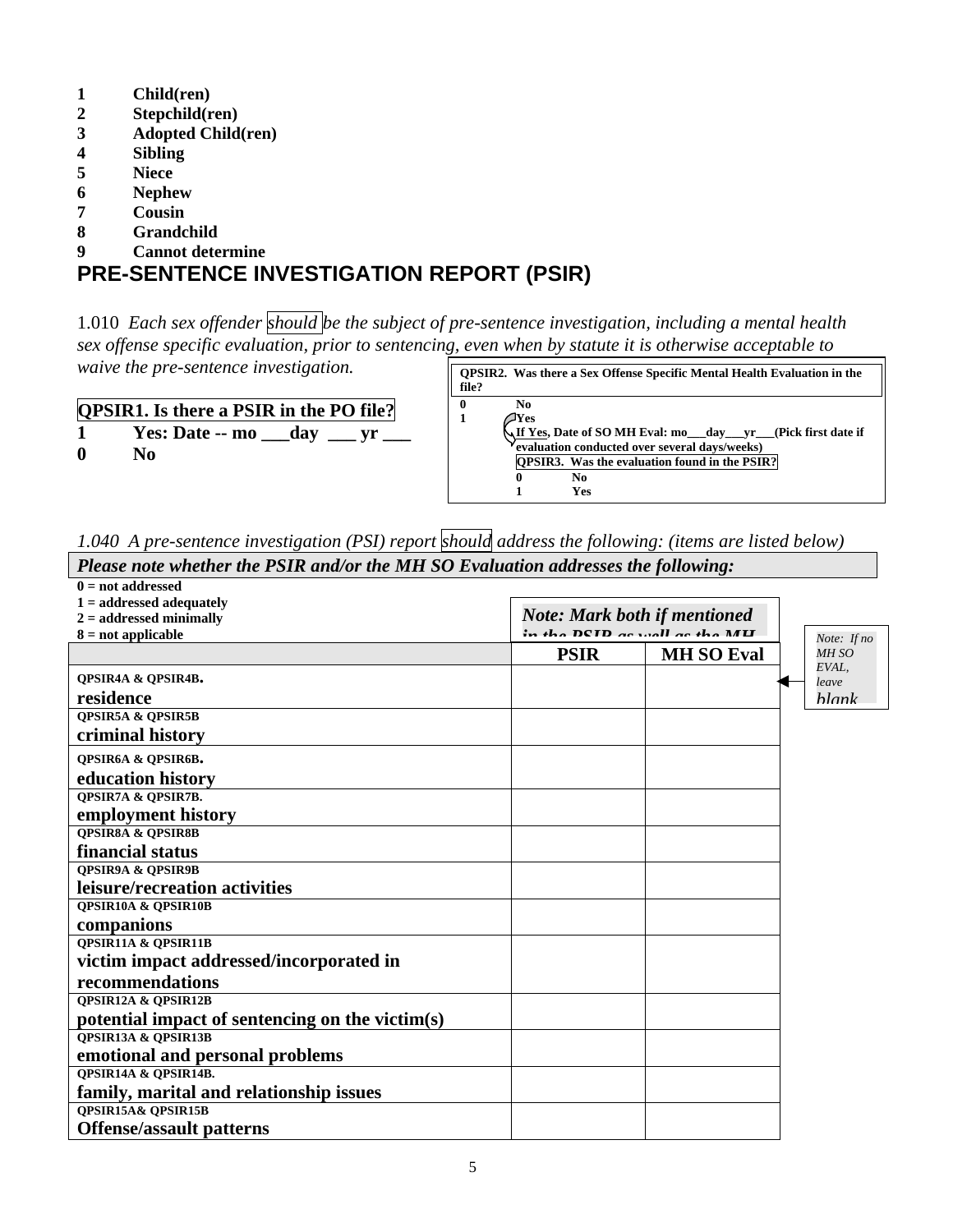| <b>QPSIR16A &amp; QPSIR16B</b>                   |  |
|--------------------------------------------------|--|
| victim grooming behaviors                        |  |
| <b>QPSIR17A &amp; QPSIR17B</b>                   |  |
| drug/alcohol problems                            |  |
| <b>OPSIR18A &amp; OPSIR18B.</b>                  |  |
| attitude at time of interview and during process |  |
| <b>QPSIR19A &amp; QPSIR19B.</b>                  |  |
| <b>Criminal Orientation</b>                      |  |

**QPSIR21. Is there a separate victim impact statement?** 

- **1 yes**
- **0 no**
- **8 cannot determine**

### **SUPERVISING OFFICER - ICON**

**QPSIR22. If no PSIR, does the Hard File, ICON, or the Minutes indicate that a judge ordered a PSIR?** 

- **1 Yes**
- **0 No**
- **8 Cannot determine**
- **9 There is a PSIR**

#### *Note:*

- *Those convicted of 1<sup>st</sup>, 2<sup>nd</sup>, 3<sup>rd</sup> degree Sexual Assault, Sexual Assault on a Child, or Sexual Assault in a Position of Trust (including accessory, conspiracy, and accessory) should have a DCJ/SOMB Risk Assessment in their file.*
- *Usually this score can be found in Part 3 of the Sexually Violent Predator Risk Assessment Screening Instrument*

**QRISK1. Is there a DCJ/SOMB Risk Assessment in the File?**

- **1 Yes:** Score (0-10)
- **0 No**

### **REGISTRATION**

*5.216 The supervising officer should notify sex offenders that they must register with local law enforcement in compliance with Section 18-3-412.5 C.R.S.* 

**QREG1. Does the file show that the supervising officer notified the offender that he/she must register?** 

- **1 Yes**
- **0 No**

**2 Doesn't have to register** 

**TREATMENT PLAN**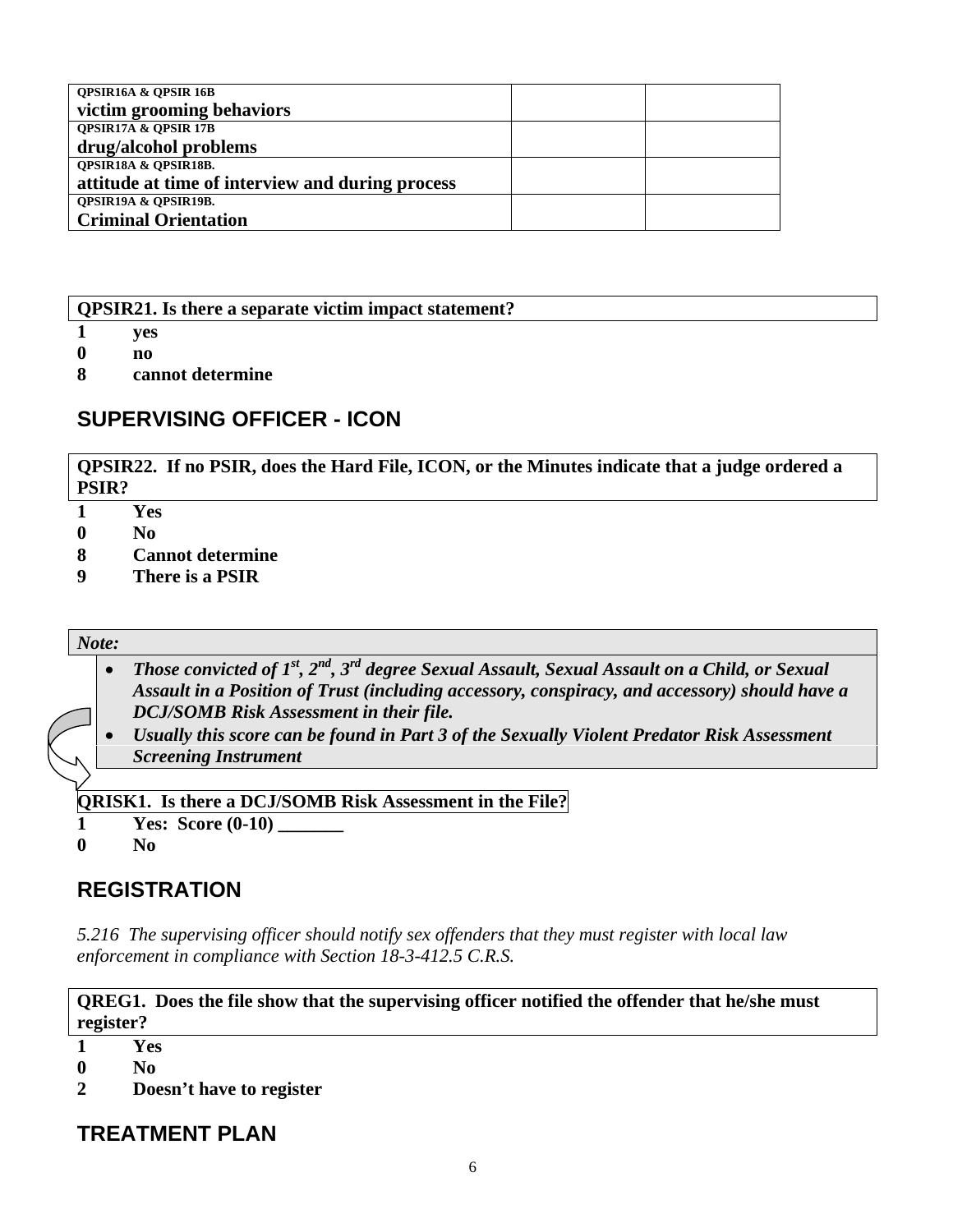| QTX1. Is there a copy of the treatment plan in the supervising officer's file? |  |  |
|--------------------------------------------------------------------------------|--|--|
|                                                                                |  |  |

- **1 Yes**
- **0 No**

**When was the treatment plan done? Month \_\_\_ Day\_\_\_ Year \_\_\_ (ENTER 88s IF DATE UNKNOWN) QTXPLMO QTXPLDA QTXPLYR** 

### **DENIAL**

*3.650 Offenders who are still in strong or severe denial and/or are strongly resistant after this six (6) month phase of treatment shall be terminated from treatment and revocation proceedings should be initiated if possible. Other sanctions and increased levels and types of supervision, such as home detention, electronic monitoring, etc., should be pursued if revocation is not an option....* 

**QDENIAL1. At the start of treatment was this offender in denial (see treatment plan and MH SOS evaluation)?** 

- **8 Cannot determine**
- **0 No**
- $\curvearrowright$ **1 Yes**

**QDENIAL2. If the offender was in denial at the start of treatment, was the offender offered treatment to address the issue of denial (specific deniers' treatment)?** 

- **8 Cannot determine**
- **0 No**
- 1 Yes  $\curvearrowright$

**QDENIAL3. If yes, the offender was offered treatment did s/he attend?**

- **8 Cannot determine**
- **0 No**
- **1 Yes**
- **2 Attended some of the time**

### **QDENIAL4.After six months from the start of treatment was the offender in denial?**

- 1 Yes< **0 No 8 Cannot determine QDENIAL5. If yes, did revocation proceed at the end of the six months? 1 Yes 0 No If No, Why not? 8 Cannot determine QDENIAL6. Was the offender ever revoked? 1= Yes What Happened?** 
	-
	- $0 = No$
	- **8 =Can not determine**

*Note: Date of treatment may have been recorded in the hard copy file*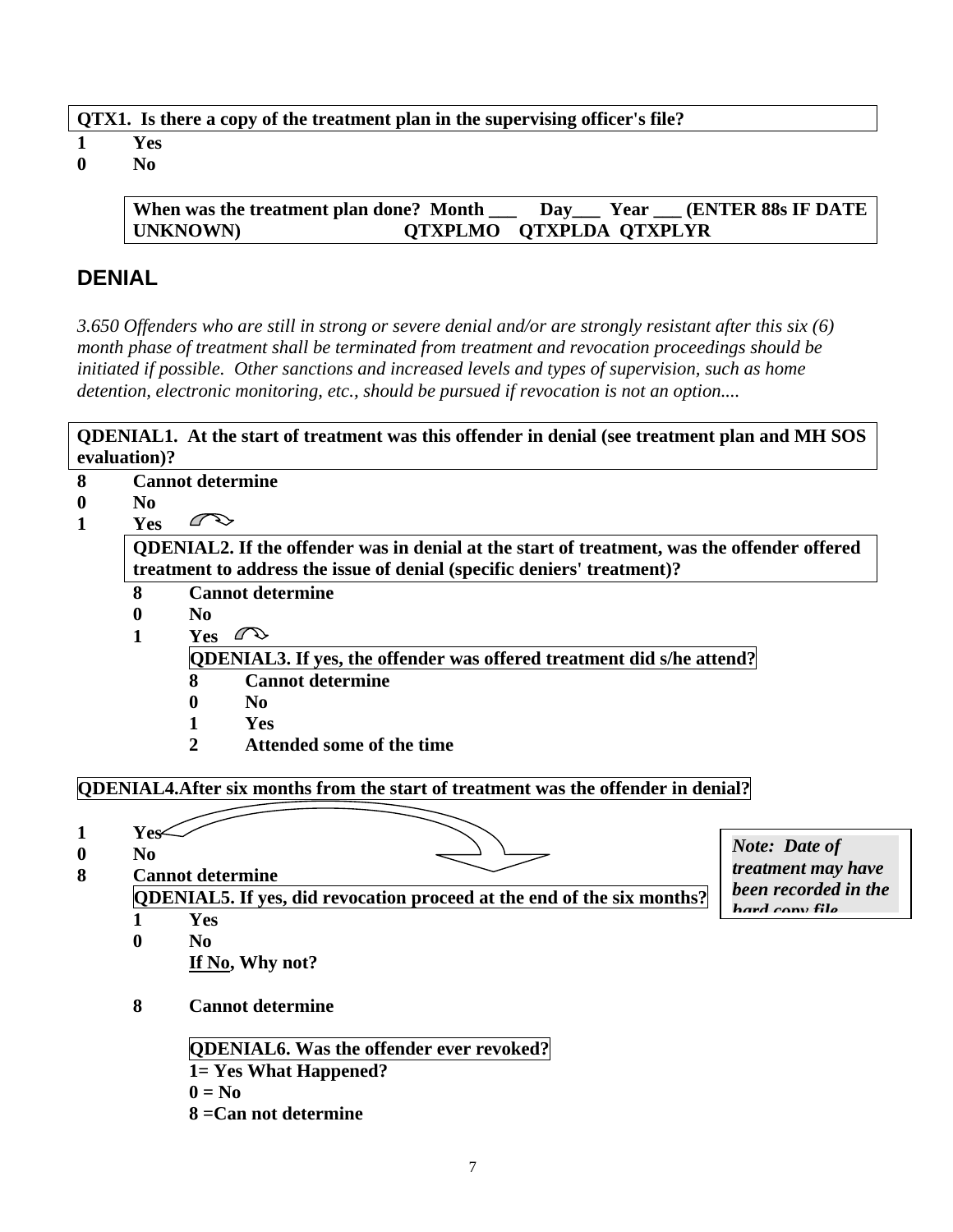**QDENIAL7. Were sanctions/consequences imposed by the supervising officer for denial at** *the end of six months* **or** *throughout the six-month period* **that the offender was in denial?**

- **1 Yes If yes, what were they?**
- **0 No**
- **8 Cannot determine**
- **9 Not Applicable**

#### **QDENIAL5. Was monitoring increased during this period of denial?**

- **1 Yes**
- **0 No**
- **8 Cannot determine**
- **9 Not applicable**

### **How was monitoring increased (circle all that apply?**

- **1 QDENIAL6. home detention**
- **2 QDENIAL7. electronic monitoring**
- **3 QDENIAL8 Other: (DESCRIBE:)**
- **4 QDENIAL9. Other: (DESCRIBE:)**

## **RELAPSE PLAN/SAFETY PLAN**

*5.240 The supervising officer should require sex offenders to provide a copy of the written plan developed in treatment for preventing a relapse, signed by the offender and the therapist, as soon as it is available. The supervising officer should utilize the relapse prevention plan in monitoring offenders' behavior.*

**QRELAP1. Is there a copy of the relapse or safety plan in the supervising officer's file that addresses safety /relapse issues for the offender?** 

- **1 Yes**
- **0 No**
- **2 An incomplete relapse plan is in the file; it appears the offender has not yet progressed to the point of developing a complete relapse plan.**

**\_\_\_\_\_\_\_\_\_\_\_\_\_\_\_\_\_\_\_\_\_\_\_\_\_\_\_\_\_\_\_\_\_\_\_\_\_\_\_\_\_\_\_\_\_\_\_\_\_\_\_\_\_\_\_\_\_\_\_\_\_\_\_\_\_\_\_\_\_\_\_\_\_\_\_\_\_\_\_\_\_\_\_\_** 

Note: If there have been any safety plans for specific events, etc.:

## **SEX HISTORY QUESTIONNAIRE**

**QSH1. Is there a thorough sex history questionnaire in the file?**

**1 Yes** 

- **0 No**
- **2 A sex history has been started but the offender has not yet completed it.**

## **PROVIDER PROGRESS REPORTS**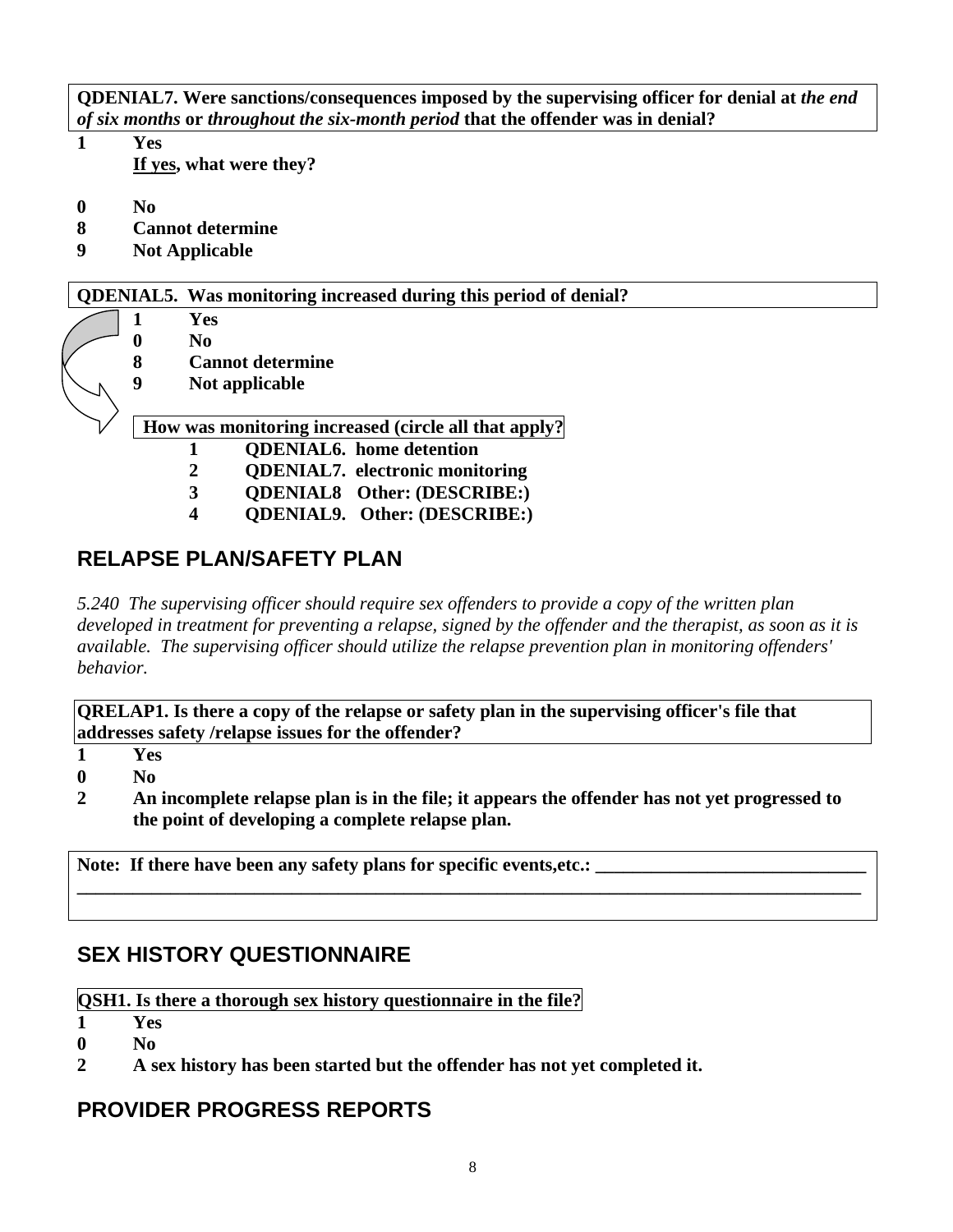5.310 D. *On a timely basis, and no less than monthly, a provider shall provide to the supervising officer progress reports documenting offenders' attendance, participation in treatment, increase in risk factors, changes in the treatment plan, and treatment progress.* 

**QPROG1. Does the supervising officer file contain monthly progress reports from the provider for the last six months?**

- **1 Yes**
- **0 No**
- 2 Some, but not monthly (How many in the last six months? \_\_ \_)

 **QPROG1B.** 

*Looking at the provider monthly progress reports for the last SIX MONTHS, do they discuss the following:* 

| Note: If the reports vary, put an average response | <b>Codes:</b><br>1=YES, BUT NO<br><b>DETAILS</b> |
|----------------------------------------------------|--------------------------------------------------|
| <b>QPROG2.</b> offender's attendance in            | 2=YES WITH                                       |
| treatment                                          | <b>DETAILS</b>                                   |
| <b>QPROG3.</b> offender' participation in          | 3=SOMETIMES                                      |
| treatment                                          | $0=NO$                                           |
| <b>OPROG4.</b> increase in risk factors            |                                                  |
| <b>QPROG5.</b> changes in treatment plan           |                                                  |
| <b>OPROG6.</b> treatment progress                  |                                                  |
| <b>QPROG7.</b> living arrangements                 |                                                  |

**QLIV1. What is the offender's current living arrangement?** 

- **1 Shared Living Arrangement**
- **2 With their family of origin**
- **3 With own children**
- **4 With stepchildren**
- **5 Alone**
- **6 With roommate**
- **7** Other, Describe:
- **8 Cannot determine**

## **TREATMENT/SUPERVISION TEAM**

5.110 *As soon as possible after the conviction and referral of a sex offender to probation, parole or community corrections, the supervising officer should convene a team to manage the offender during his/her term of supervision.* 

**QTEAM1. Are the CURRENT members of the Treatment/SupervisionTeam (minimally the therapist, the supervising officer and the polygraph examiner) identified in the file?**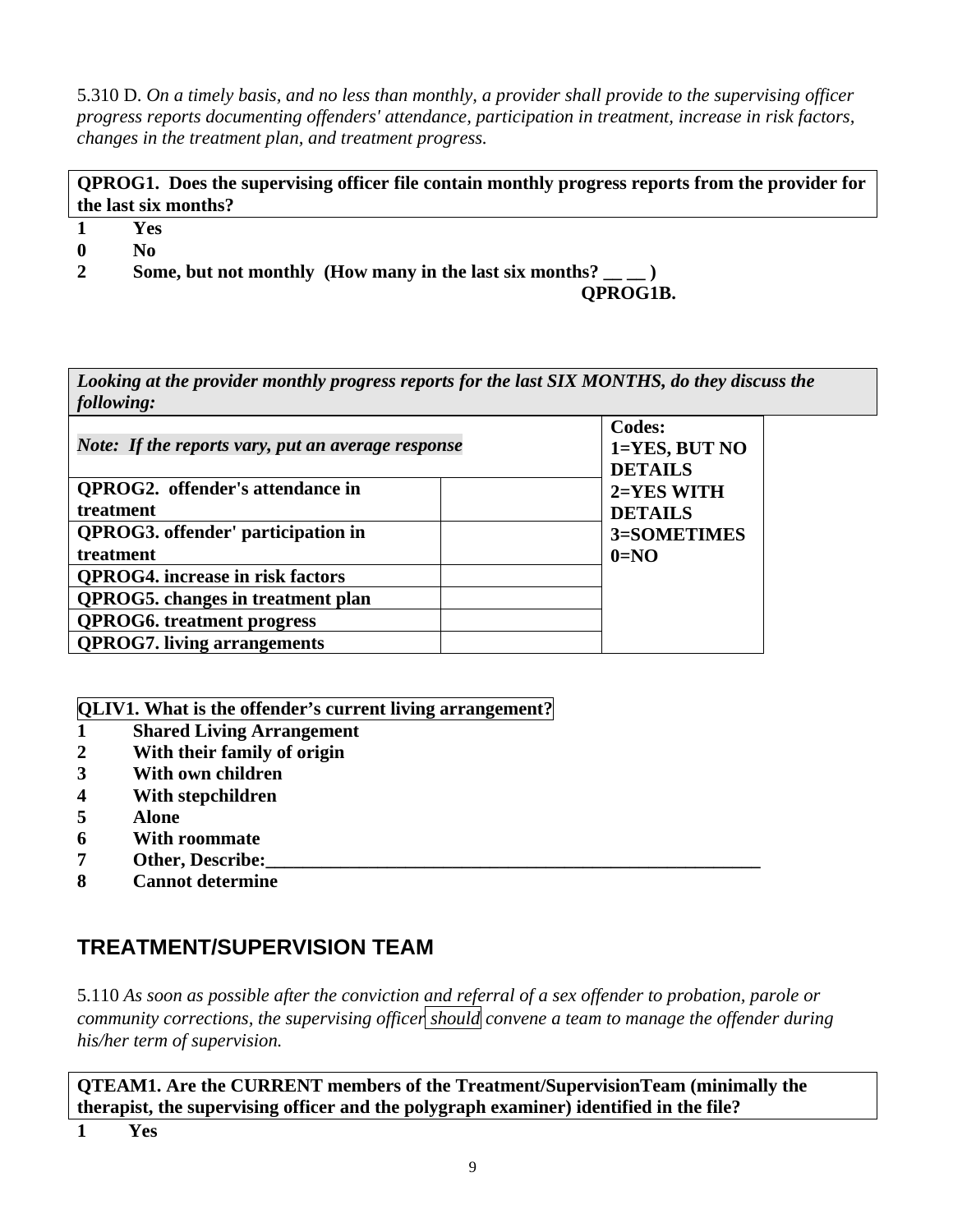### **0 No**

5.120 *Each team, at a minimum should consist of: the supervising officer, the offender's treatment provider, and the polygraph examiner.*

| Record the names of the CURRENT team members <i>(those people who meet regularly)</i> below: |                      |  |  |
|----------------------------------------------------------------------------------------------|----------------------|--|--|
| <b>OTEAM2. Probation</b>                                                                     | <b>OTEAM2A.</b>      |  |  |
| <b>Officer</b>                                                                               |                      |  |  |
| <b>OTEAM3 Treatment</b>                                                                      | QTEAM3A.             |  |  |
| <b>Provider</b>                                                                              | <b>Address:</b>      |  |  |
|                                                                                              | <b>Phone Number:</b> |  |  |
| <b>QTEAM4. Polygraph</b>                                                                     | QTEAM4A.             |  |  |
| <b>Examiner</b>                                                                              |                      |  |  |
| <b>QTEAM5. Other:</b>                                                                        | QTEAM5A.             |  |  |
| <b>QTEAM6. Other:</b>                                                                        | OTEAM6A.             |  |  |
| <b>OTEAM7. Other:</b>                                                                        | OTEAM7A.             |  |  |
|                                                                                              |                      |  |  |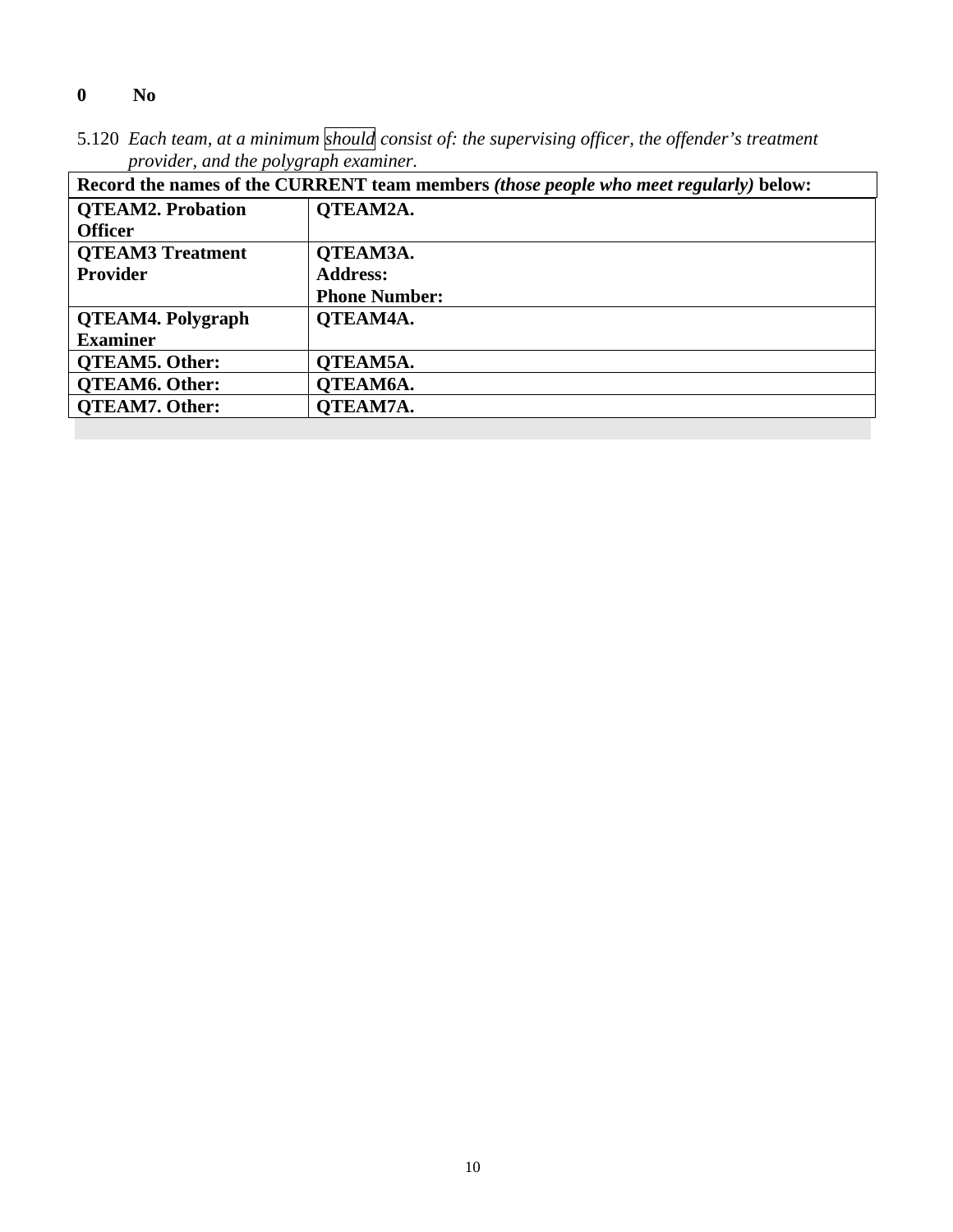*Note: For this we are looking for REAL SUBSTANTIVE COMMUNICATION, making sure that a conversation did exist* 

**QTEAM8. Is there documentation that the team (at least the officer, tx provider, and PE) has convened** *in person***?** 

- **2 Cannot determine if there is a team**
- **0 No**

1  $\int$  If Yes, date of the first meeting: mo \_\_ day \_\_ yr \_\_  **QTEAMMO QTEAMDA QTEAMYR** 

**QTEAM9.** What is the total number of times met in the last six months?

**QTEAM10. Is there documentation that the team (at least the officer, tx provider and PE) has convened** *on the phone or over email***?** 

**2 Cannot determine if there is a team 0 No 1 Yes**  If Yes, date of the first communication:  $\text{mo}$  \_\_ \_day \_\_ \_ yr \_\_ \_ **QTMO QTDAY QTYR QTEAM11.** What is the total number of communications within the last six months?

**QTEAM 12. Is there evidence in the file that the** *supervising officer* **and** *treatment provider* **have VERBALLY discussed the offender in the last six months?** 

- 1 Yes, how many times: *(QTEAM13)*
- **0 No**
- **8 Cannot determine**

**QTEAM14. Is there evidence in the file that the** *supervising officer* **and** *polygraph examiner* **have VERBALLY discussed the offender in the last six months?**

- 1 Yes, how many times: <u>\_\_</u> (QTEAM15)
- **0 No**
- **8 Cannot determine**

**Describe the TEAM as well as any other supervisor (i.e. D&A, Anger Mgmt Counselor, etc) contact**  with this offender:

**\_\_\_\_\_\_\_\_\_\_\_\_\_\_\_\_\_\_\_\_\_\_\_\_\_\_\_\_\_\_\_\_\_\_\_\_\_\_\_\_\_\_\_\_\_\_\_\_\_\_\_\_\_\_\_\_\_\_\_\_\_\_\_\_\_\_\_\_\_\_\_\_\_\_\_\_\_\_\_\_\_\_\_\_ \_\_\_\_\_\_\_\_\_\_\_\_\_\_\_\_\_\_\_\_\_\_\_\_\_\_\_\_\_\_\_\_\_\_\_\_\_\_\_\_\_\_\_\_\_\_\_\_\_\_\_\_\_\_\_\_\_\_\_\_\_\_\_\_\_\_\_\_\_\_\_\_\_\_\_\_\_\_\_\_\_\_\_\_ \_\_\_\_\_\_\_\_\_\_\_\_\_\_\_\_\_\_\_\_\_\_\_\_\_\_\_\_\_\_\_\_\_\_\_\_\_\_\_\_\_\_\_\_\_\_\_\_\_\_\_\_\_\_\_\_\_\_\_\_\_\_\_\_\_\_\_\_\_\_\_\_\_\_\_\_\_\_\_\_\_\_\_\_ \_\_\_\_\_\_\_\_\_\_\_\_\_\_\_\_\_\_\_\_\_\_\_\_\_\_\_\_\_\_\_\_\_\_\_\_\_\_\_\_\_\_\_\_\_\_\_\_\_\_\_\_\_\_\_\_\_\_\_\_\_\_\_\_\_\_\_\_\_\_\_\_\_\_\_\_\_\_\_\_\_\_\_\_ \_\_\_\_\_\_\_\_\_\_\_\_\_\_\_\_\_\_\_\_\_\_\_\_\_\_\_\_\_\_\_\_\_\_\_\_\_\_\_\_\_\_\_\_\_\_\_\_\_\_\_\_\_\_\_\_\_\_\_\_\_\_\_\_\_\_\_\_\_\_\_\_\_\_\_\_\_\_\_\_\_\_\_\_** 

QTEAM16, QTEAM17, QTEAM18, QTEAM19 (use up to 3 codes)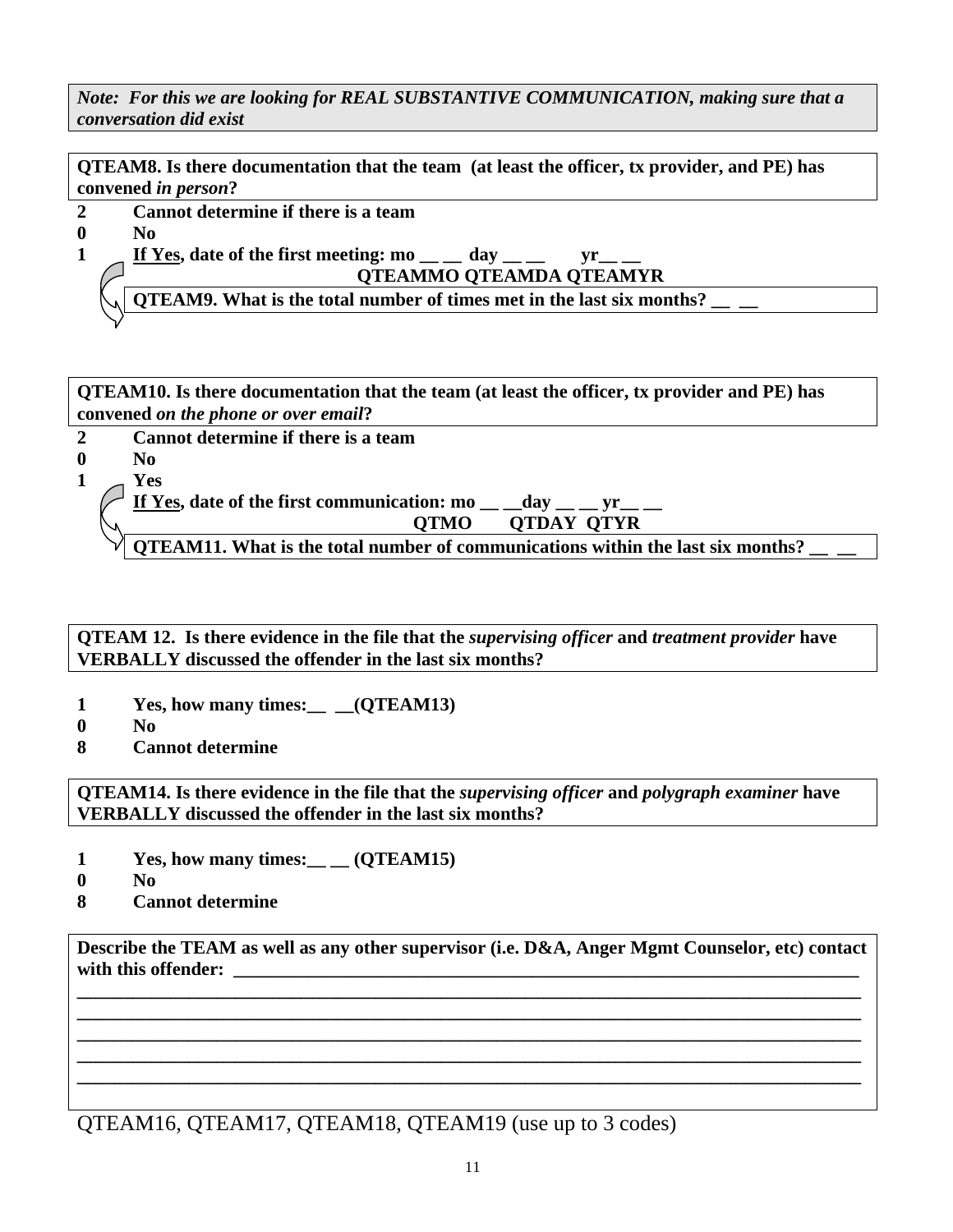### **COLLABORATION WITH VICTIM ADVOCATE, PARENTS, GUARDIAN AD LITEM**

5.710 A. *Whenever possible, collaborate with an adult victim's therapist or advocate, or a child victim's therapist, guardian, custodial parent, foster parent, and/or guardian ad litem, in making decisions regarding communication, visits, and reunification.* 

*Note: This only pertains to the VICTIM* 

### **QADVOC1. Is there documentation of 5.710 A. in the file IN THE LAST YEAR?**

 **\_\_\_\_\_\_\_\_\_\_\_\_\_\_\_\_\_\_\_\_\_\_\_\_\_\_\_\_\_\_\_\_\_\_\_\_\_\_\_\_\_\_\_\_\_\_\_\_\_\_\_\_\_\_\_\_\_\_\_\_\_\_\_\_\_\_** 

- **1 Yes, there is regular (at least monthly with at least one of the above) communication If yes, who was contacted \_\_\_\_\_\_\_\_\_\_\_\_\_\_\_\_\_\_\_\_\_\_\_\_\_\_\_\_\_\_\_\_\_\_\_\_\_\_\_\_\_\_\_**
- **2 Some contact, at least once and less frequently than monthly** If some contact, who contacted:
- **0 No, there is no evidence of contact with any of those listed in 5.710 A.**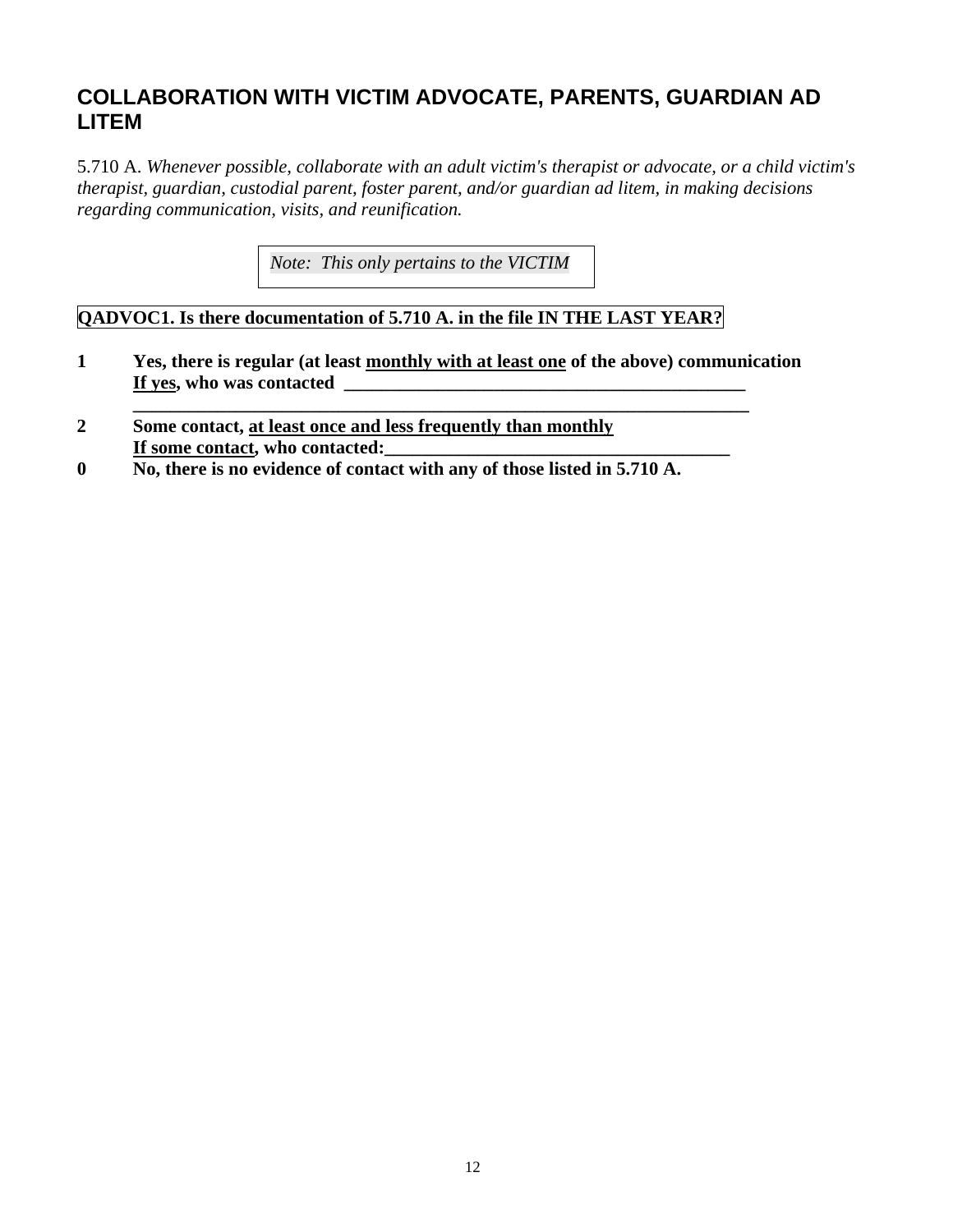## **5.600 Behavioral Monitoring of Sex Offenders in the Community**

*5.610 The monitoring of offenders' compliance with treatment and sentencing requirements shall recognize sex offenders' potential to re-offend, re-victimize, cause harm, and the limits of sex offenders' self-reports:* 

*5.610 A. Responsibility for behavioral monitoring activities shall be outlined under explicit agreements established by the supervising officer. Some or all members of the team described in Section 5.00 will share monitoring responsibility. At a minimum, the provider, the supervising officer, and the polygraph examiner shall take an active role in monitoring offenders' behaviors.* 

*5.230 The supervising officer, in cooperation with the treatment provider and polygraph examiner, should utilize the results of periodic polygraph examinations for treatment and behavioral monitoring....* 

*5.213 On a regular basis, the supervising officer should review each offender's specific conditions of probation, parole or community corrections and assess the offender's compliance, needs, risk, and progress to determine the necessary level of supervision and the need for additional conditions.* 

*5.260 The supervising officer should ensure maximum behavioral monitoring y and supervision for offenders in denial. The officer should use supervision tools that place limitations on offenders' use of free time and mobility and emphasize community safety and containment of offenders.* 

*Note: To do this section, please write out the non-compliant issue and then select the numbers from the list on how they learned about the area of non-compliance and what sanctions were applied.* **Areas of non-compliance documented in the**  *LAST YEAR*  **# of times this non-compliance happened: 1=Once 2= 2-6 times 3=6 or more How did they learn about this noncompliance: (Use the List) What sanctions were applied: (Use the List) How often were these sanctions applied: 1=Always 2=Never 3=Sometimes 8=Cannot Determine QBH1. QBH2. QBH3. QBH4. QBH5. QBH6. QBH7. QBH8. QBH9.**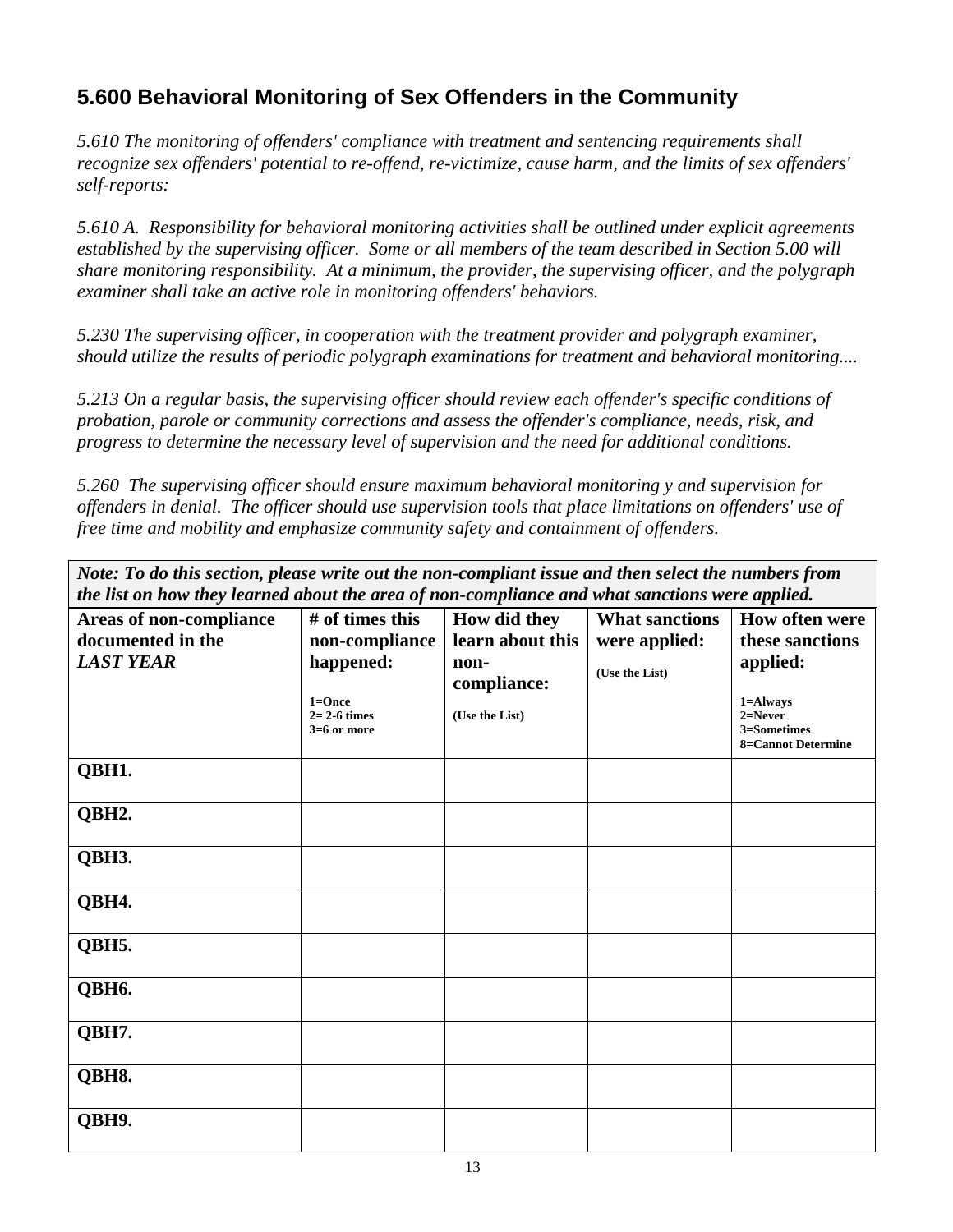| <b>QBH10.</b>        |  |  |
|----------------------|--|--|
| QBH11.               |  |  |
| <b>QBH12.</b>        |  |  |
| <b>QBH13.</b>        |  |  |
| <b>QBH14.</b>        |  |  |
| <b>QBH15.</b>        |  |  |
| <b>QBH16.</b>        |  |  |
| <b>QBH17.</b>        |  |  |
| <b>QBH18.</b>        |  |  |
| <b>QBH19.</b>        |  |  |
| <b>QBH20.</b>        |  |  |
| QBH21.               |  |  |
| <b>QBH22.</b>        |  |  |
| <b>QBH23.</b>        |  |  |
| QBH24.               |  |  |
| $Q\overline{BH25}$ . |  |  |
| <b>QBH26.</b>        |  |  |
| $Q\overline{BH27}$ . |  |  |
| <b>QBH28.</b>        |  |  |
| <b>QBH29.</b>        |  |  |
| <b>QBH30.</b>        |  |  |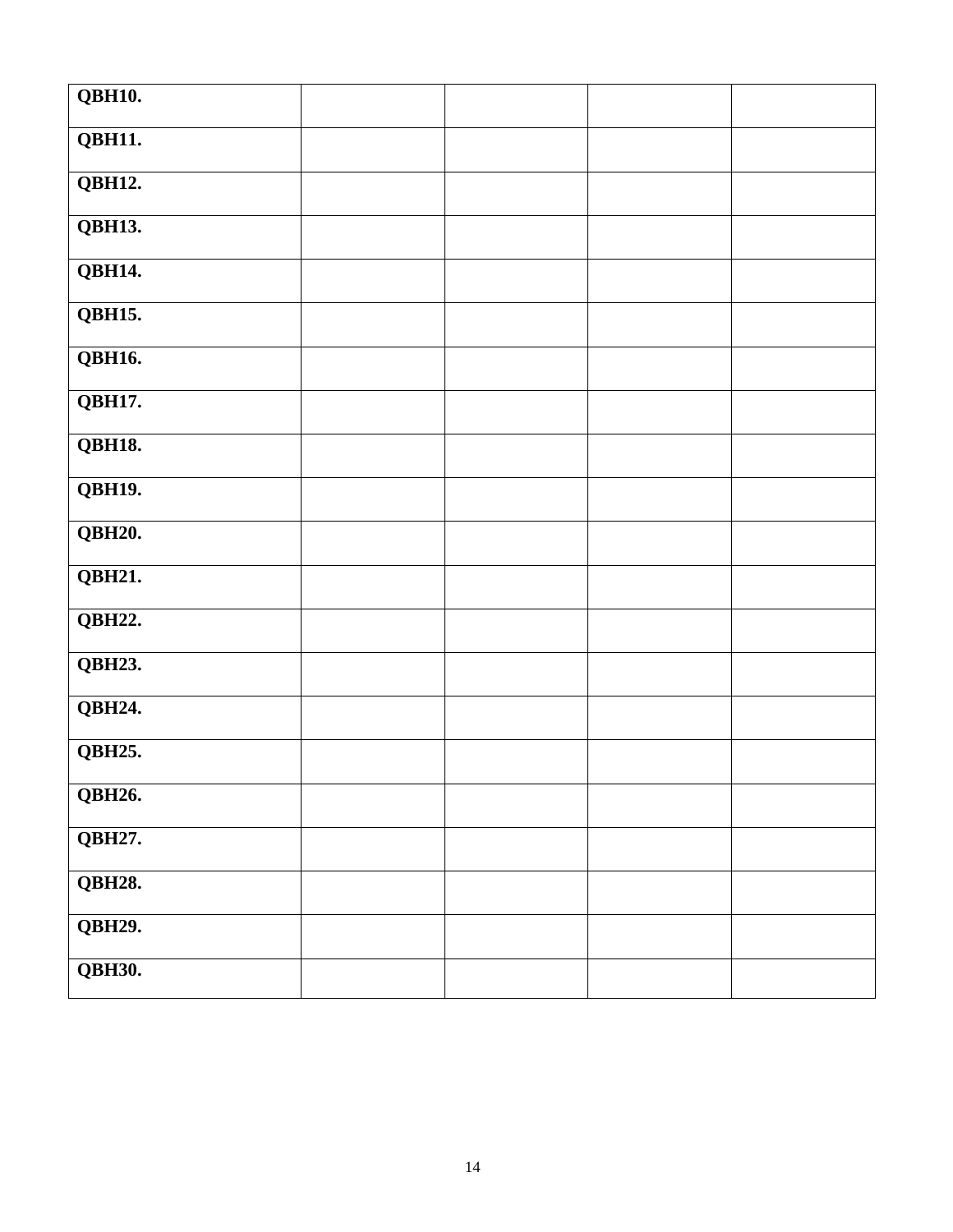## **INCREASED RISK**

*5.610 B. Behavioral monitoring should be increased during times of an offender's risk to re offend, including but not limited to, such circumstances as the following.* 

| Did the file document that the offender experienced the following situations IN THE LAST YEAR? If |                                                                                                                                                                                                                                                           |  |  |  |  |
|---------------------------------------------------------------------------------------------------|-----------------------------------------------------------------------------------------------------------------------------------------------------------------------------------------------------------------------------------------------------------|--|--|--|--|
| so, did monitoring change?                                                                        |                                                                                                                                                                                                                                                           |  |  |  |  |
|                                                                                                   | Indicate how often the supervising officer responds with<br>monitoring in this type of situation. (This is <b>not</b> an indicator of<br>how often the offender experiences the situation.) Write in<br>monitoring response, e.g., electronic monitoring. |  |  |  |  |
| The offender experienced stress or a crisis.                                                      | <b>Monitoring Response:</b> (write in)                                                                                                                                                                                                                    |  |  |  |  |
| $0=No$                                                                                            |                                                                                                                                                                                                                                                           |  |  |  |  |
| 1=Yes, how many times in the last year $\frac{1}{2}$                                              | Always 5 4 3 2 1 Never                                                                                                                                                                                                                                    |  |  |  |  |
| If Yes, Describe:                                                                                 | 8 Can't determine                                                                                                                                                                                                                                         |  |  |  |  |
|                                                                                                   | 6 No indication of need to increase                                                                                                                                                                                                                       |  |  |  |  |
|                                                                                                   | monitoring/no stress or crises noted                                                                                                                                                                                                                      |  |  |  |  |
| The offender was in a high-risk environment.                                                      | <b>Monitoring response:</b>                                                                                                                                                                                                                               |  |  |  |  |
| $0=No$                                                                                            |                                                                                                                                                                                                                                                           |  |  |  |  |
| 1=Yes, how many times in the last year $\frac{1}{1}$<br>If Yes, Describe:                         | Always 5 4 3 2 1 Never<br>8 Can't determine                                                                                                                                                                                                               |  |  |  |  |
|                                                                                                   | 6 No indication of need to increase                                                                                                                                                                                                                       |  |  |  |  |
|                                                                                                   | monitoring/not in high risk                                                                                                                                                                                                                               |  |  |  |  |
|                                                                                                   | environment                                                                                                                                                                                                                                               |  |  |  |  |
| Visits between the offender and victims or potential                                              | <b>Monitoring response:</b>                                                                                                                                                                                                                               |  |  |  |  |
| victims (recommend and approved).                                                                 |                                                                                                                                                                                                                                                           |  |  |  |  |
| $0 = No$                                                                                          |                                                                                                                                                                                                                                                           |  |  |  |  |
| $1 = Yes$ , how many times in the last year _____                                                 | Always 5 4 3 2 1 Never                                                                                                                                                                                                                                    |  |  |  |  |
| If Yes, Describe:                                                                                 | 8 Can't determine                                                                                                                                                                                                                                         |  |  |  |  |
|                                                                                                   | 6 No indication of need to increase                                                                                                                                                                                                                       |  |  |  |  |
|                                                                                                   | monitoring/no visits                                                                                                                                                                                                                                      |  |  |  |  |
| Offender demonstrated high or increased level of                                                  | <b>Monitoring response:</b>                                                                                                                                                                                                                               |  |  |  |  |
| denial. (Anything above their original level of denial)                                           |                                                                                                                                                                                                                                                           |  |  |  |  |
| $0 = No$                                                                                          |                                                                                                                                                                                                                                                           |  |  |  |  |
| 1=Yes, how many times in the last year $\frac{ }{ }$                                              | Always 5 4 3 2 1 Never                                                                                                                                                                                                                                    |  |  |  |  |
| If Yes, Describe:                                                                                 | 8 Can't determine                                                                                                                                                                                                                                         |  |  |  |  |
|                                                                                                   | 6 No indication of need to increase                                                                                                                                                                                                                       |  |  |  |  |
|                                                                                                   | monitoring/not in denial                                                                                                                                                                                                                                  |  |  |  |  |
| Offender had access to potential victims.<br>$0 = No$                                             | <b>Monitoring response:</b>                                                                                                                                                                                                                               |  |  |  |  |
| $1 = Yes$ , how many times in the last year _____                                                 | Always 5 4 3 2 1 Never                                                                                                                                                                                                                                    |  |  |  |  |
| If Yes, Describe:                                                                                 | 8 Can't determine                                                                                                                                                                                                                                         |  |  |  |  |
|                                                                                                   | 6 No indication of need to increase                                                                                                                                                                                                                       |  |  |  |  |
|                                                                                                   | monitoring                                                                                                                                                                                                                                                |  |  |  |  |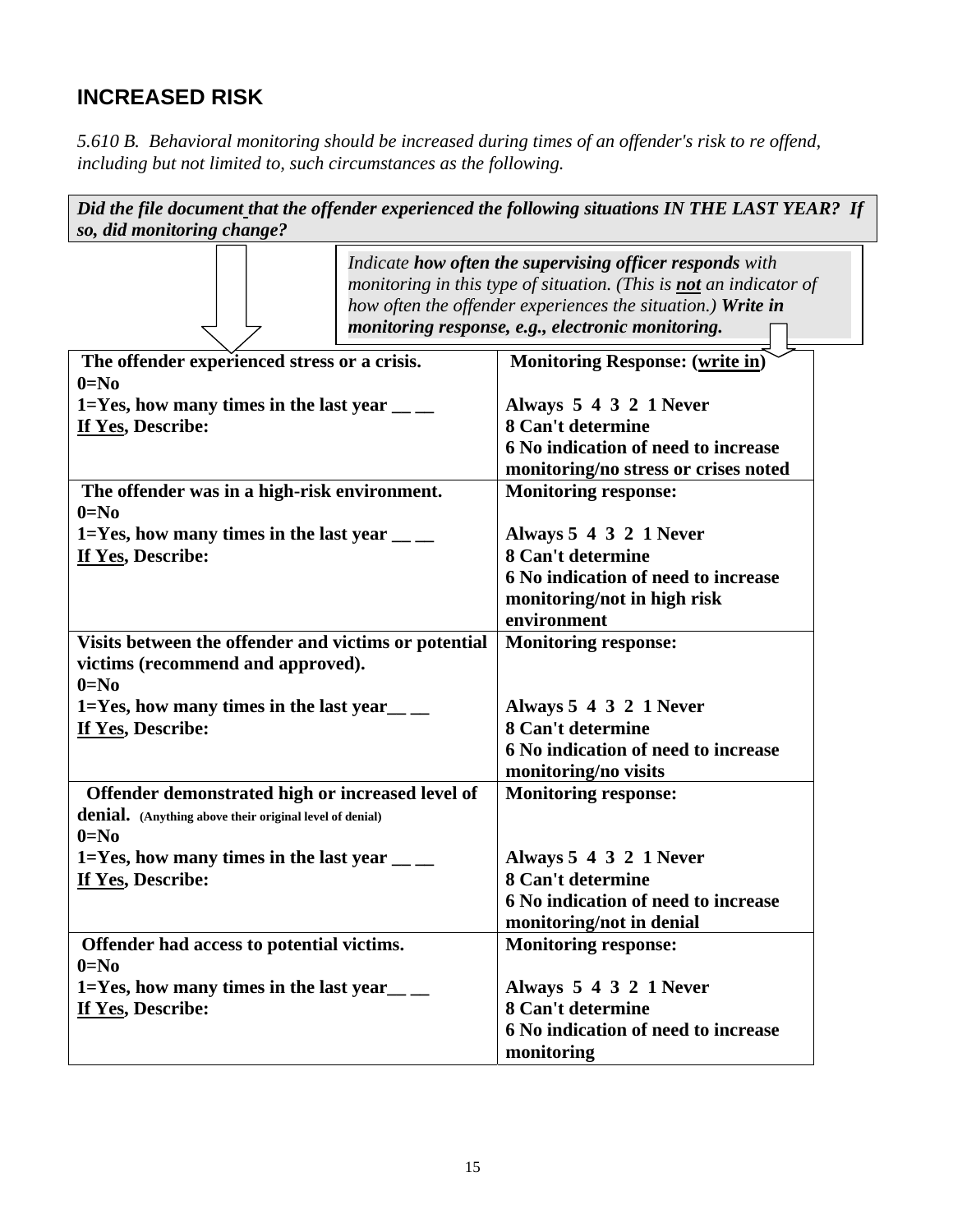| Other (specify):                                     | <b>Monitoring Methods:</b>          |
|------------------------------------------------------|-------------------------------------|
| $0=No$                                               |                                     |
| 1=Yes, how many times in the last year $\frac{1}{2}$ | Always 5 4 3 2 1 Never              |
|                                                      | 8 Can't determine                   |
|                                                      | 6 No indication of need to increase |
|                                                      | monitoring                          |
| <b>Other (specify):</b>                              | <b>Monitoring Methods:</b>          |
| $0=N0$                                               |                                     |
| 1=Yes, how many times in the last year $\frac{ }{ }$ | Always 5 4 3 2 1 Never              |
|                                                      | 8 Can't determine                   |
|                                                      | 6 No indication of need to increase |
|                                                      | monitoring                          |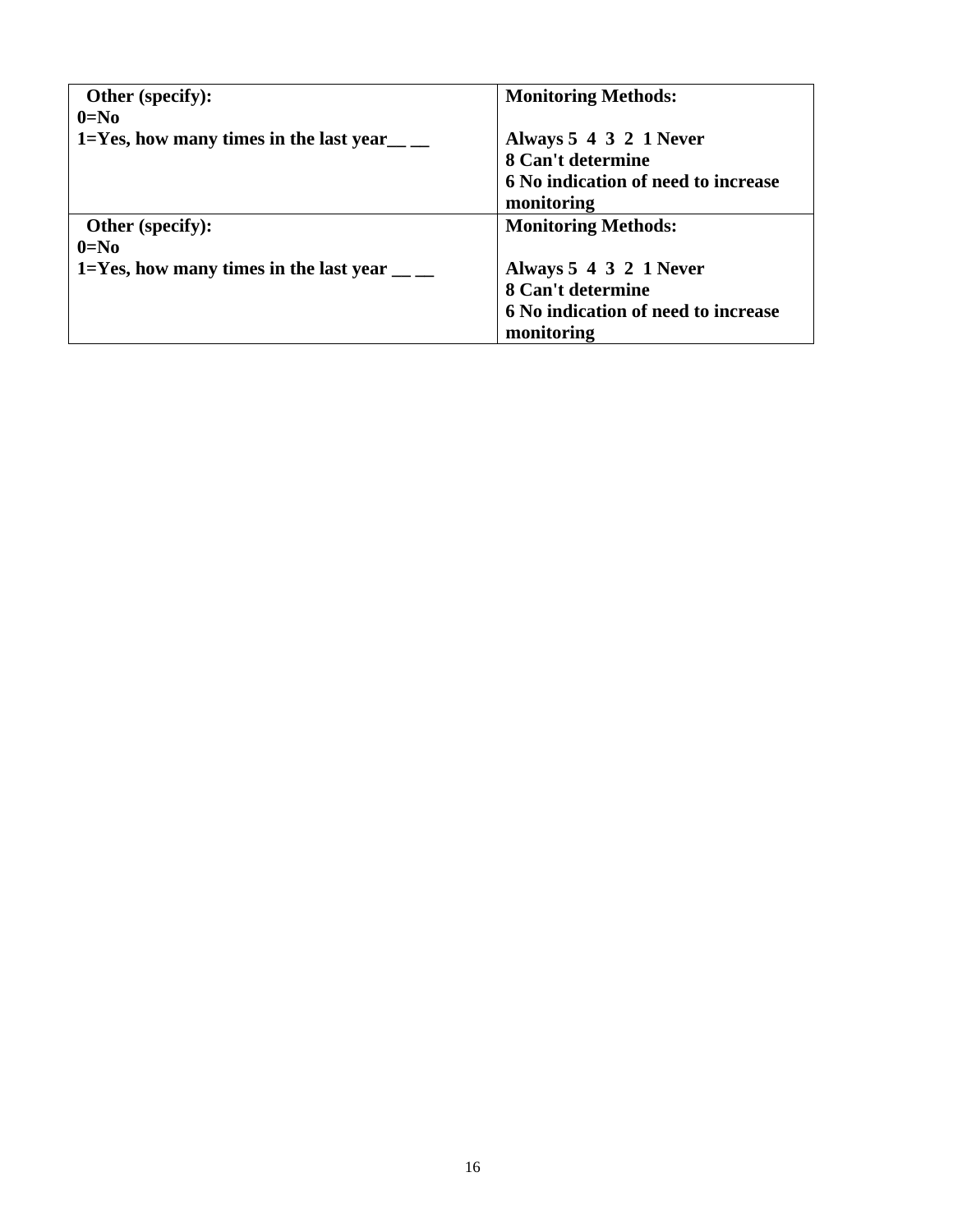## **TERMS AND CONDITIONS - AND VIOLATIONS**

*5.610 3. For purposes of compliance with this standard, behavioral monitoring activities shall include, but are not limited to: the use of support of targeted limitations on an offenders behavior, including those conditions set forth in 5.500* 

*5.500 Conditions of community supervision* 

*5.510 Special conditions* 

| DOES THE FILE CONTAIN EVIDENCE THAT THE                           | $1 = yes$         |
|-------------------------------------------------------------------|-------------------|
| OFFENDER HAS BEEN NOTIFIED (through formal                        | $0=no$            |
| documentation or by other means) OF THE FOLLOWING                 | 8=Can't determine |
| <b>TARGETED LIMITATIONS ON HIS OR HER BEHAVIOR?</b>               | 9=Not Applicable  |
|                                                                   |                   |
| QTC1. Offender notified of no contact with any victim             | 1089              |
| QTC2. Offender notified of no contact with any child under age    | 1089              |
| 18                                                                |                   |
| QTC3. Cannot befriend or date anyone with children under 18       | 1089              |
| QTC4. Cannot access or loiter near school yards, parks, etc.,     | 1089              |
| other places used primarily by children (unless approved in       |                   |
| advance and in writing by the supervising officer)                |                   |
| QTC5. Cannot be employed or volunteer for any activity            | 1089              |
| involving contact with children (unless approved).                |                   |
| QTC6. Not allowed possession or viewing of pornography,           | 1089              |
| sexually oriented or sexually simulating materials, or            |                   |
| patronizing place where this type of material or entertainment is |                   |
| available (except for that used in treatment).                    |                   |
| QTC7. Cannot consume or possess alcohol or drugs                  | 1089              |
| QTC8. Residence and living situation must be approved in          | 1089              |
| advance by the supervising officer in consultation with the       |                   |
| community supervision team.                                       |                   |
| QTC9. Required to undergo blood, saliva, and DNA testing          | 1089              |
| QTC10. Must sign information releases so all professionals        | 1089              |
| involved in assessment, treatment & behavioral monitoring can     |                   |
| communicate/share documentation.                                  |                   |
| <b>QTC11. Cannot hitchhike or pick up hitchhikers</b>             | 1089              |
| QTC12. Shall attend and actively participate in evaluation and    | 1089              |
| treatment approved by the supervising officer and shall not       |                   |
| change treatment providers without prior approval from the        |                   |
| supervising officer.                                              |                   |
| QTC13. Shall not obtain access or use of the internet.            | 1089              |
| QTC14. Other:                                                     | 1089              |
| <b>OTC15. Other:</b>                                              | 1089              |
| <b>OTC16. Other:</b>                                              | 1089              |
| QTC17. Other:                                                     | 1089              |
| QTC18. Other:                                                     | 1089              |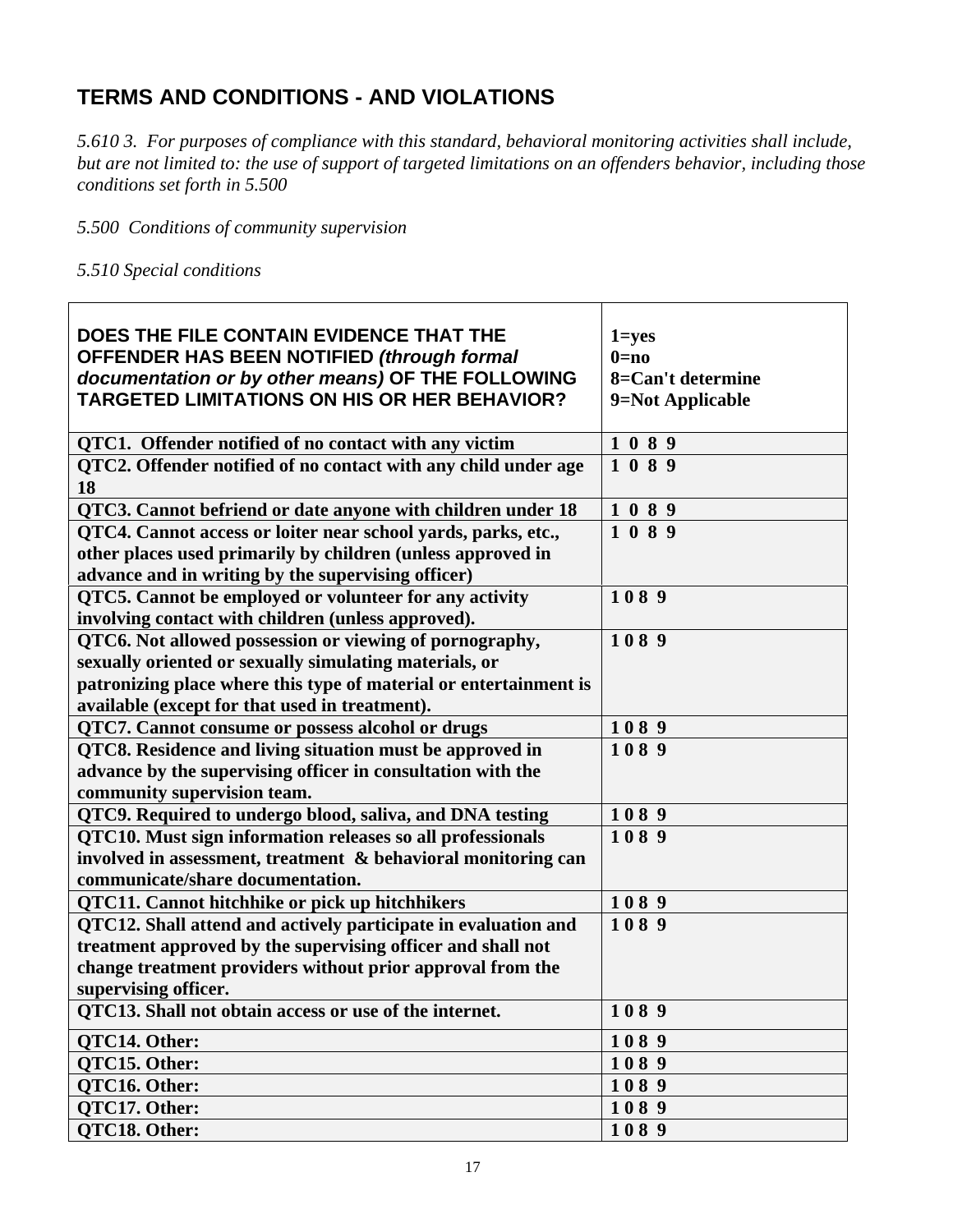| <b>QTC19. Other:</b> | 1089 |
|----------------------|------|
| QTC20. Other:        | 1089 |
| OTC21. Other:        | 1089 |
| OTC22. Other:        | 1089 |
| OTC23. Other:        | 1089 |
| OTC24. Other:        | 1089 |
| OTC25. Other:        | 1089 |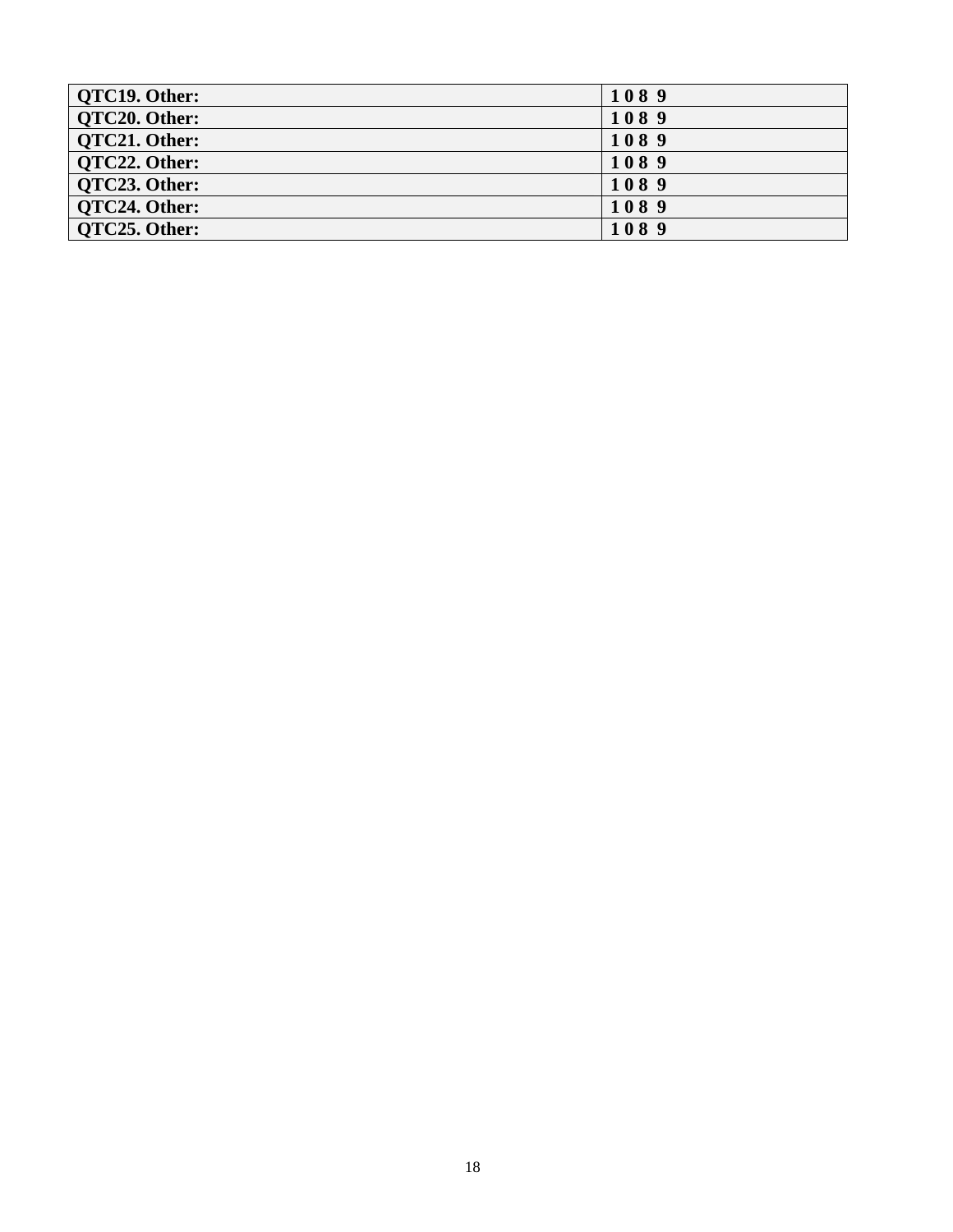### **ADDITIONAL VICTIM TYPES**

**QAV. After reviewing the hard copy file and ICON, did you find that the offender revealed**  *additional* **victims types (***that is, IN ADDITION to information in the PSIR and those revealed in POLYGRAPH)?* **For Example, from phone calls, home visits, etc.** 

**1 Yes** 

**0 No** 

**8 Cannot Determine** 

**If the offender revealed additional victims, please complete the following***: (REMEMBER THESE ARE IN ADDITION TO ANY VICTIMS FOUND IN PSIR OR POLYGRAPH-those are recorded in separate areas)* 

| Age       | Was          | Gender       | <b>Relationship</b>   | <b>Penetration</b> |   |               | <b>Fondlin</b> | Other      |              | <b>For Other</b> | At the offense      | Source of         |  |  |
|-----------|--------------|--------------|-----------------------|--------------------|---|---------------|----------------|------------|--------------|------------------|---------------------|-------------------|--|--|
| Group     | offender     | 1=male       | $1 = family$          | <b>Offense</b>     |   | $\mathbf{g}/$ |                | $1 = yes$  |              | Insert types of  | offender was        | information on    |  |  |
|           | under        | $2 =$ female | $2 = pos/trust$       | $1 = yes$          |   |               | Frottage       | $0=$ no    |              | behaviors, use   | $1 = i$ uvenile     | new victim        |  |  |
| $OAV1-$   | supervision  | 3=both       | $3 = \text{acquaint}$ | $0=$ no            |   | $1 = ves$     |                |            | $8 = can't$  | numbers from     | $2 =$ adult         | <b>OAVISRC TO</b> |  |  |
| QAV8      | for current  | 8=can't      | $4$ =stranger         | 8=can't tell       |   | $0=$ no       |                |            | tell         | Chart $(*)$      | $3 = iuv$ and adult | <b>OAV8SRC</b>    |  |  |
|           | offense      | tell         | 8=can't tell          |                    |   | 8=can't       |                |            |              |                  | 4=not available     | 1=Offender        |  |  |
|           | $1 = yes$    |              | (insert as            | $M=$ Male          |   |               | tell           |            |              | <b>OAV1PAR1-</b> | <b>OAV1OFF TO</b>   | $2 = Third$ party |  |  |
|           | $0=$ no      |              | many as               | <b>F=Female</b>    |   |               |                |            |              | <b>OAV8PAR23</b> | <b>OAV8OFF</b>      | 3=Therapist       |  |  |
|           | 8=can't tell | OAV1         | apply)                |                    |   |               | <b>OAV1F</b>   |            | <b>OAV10</b> |                  |                     | $4=O$ ther        |  |  |
|           |              | <b>GEN</b>   |                       | <b>OAV1MPE</b>     |   | <b>ONM</b>    |                | <b>THF</b> |              |                  |                     | (describe)        |  |  |
|           |              | OAV8         | <b>OAV1REL</b>        | N                  |   |               | <b>OAV8F</b>   |            | <b>OAV8O</b> |                  |                     |                   |  |  |
|           |              | <b>GEN</b>   | <b>OAV8REL</b>        | <b>OAV8FPEN</b>    |   | <b>ONM</b>    |                |            |              | <b>THM</b>       |                     |                   |  |  |
|           | OAVSUP1-8    |              |                       | M                  | F | M             | F              | M          | F            |                  |                     |                   |  |  |
| $0 - 5$   |              |              |                       |                    |   |               |                |            |              |                  |                     |                   |  |  |
| $6-9$     |              |              |                       |                    |   |               |                |            |              |                  |                     |                   |  |  |
| $10-13$   |              |              |                       |                    |   |               |                |            |              |                  |                     |                   |  |  |
| $14 - 17$ |              |              |                       |                    |   |               |                |            |              |                  |                     |                   |  |  |
| $18+$     |              |              |                       |                    |   |               |                |            |              |                  |                     |                   |  |  |
| Eld/Risk  |              |              |                       |                    |   |               |                |            |              |                  |                     |                   |  |  |
| Unknown   |              |              |                       |                    |   |               |                |            |              |                  |                     |                   |  |  |
|           |              |              |                       |                    |   |               |                |            |              |                  |                     |                   |  |  |

#### **QAVCHILD. If there is a child victim within an offender's family, what is the offender's relationship to the victim? (Circle all that apply)**

- **0 No child victim**
- **1 Child(ren)**
- **2 Stepchild(ren)**
- **3 Adopted Child(ren)**
- **4 Sibling**
- **5 Niece**
- **6 Nephew**
- **7 Cousin**
- **8 Grandchild**
- **9 Cannot determine**

#### **QAVCHG. If additional victims were revealed, was supervision changed?**

- **2 No new victims revealed in file**
- **0 No**
- **8 Cannot determine**
- **0 Yes** 
	- **If yes, how was supervision changed?**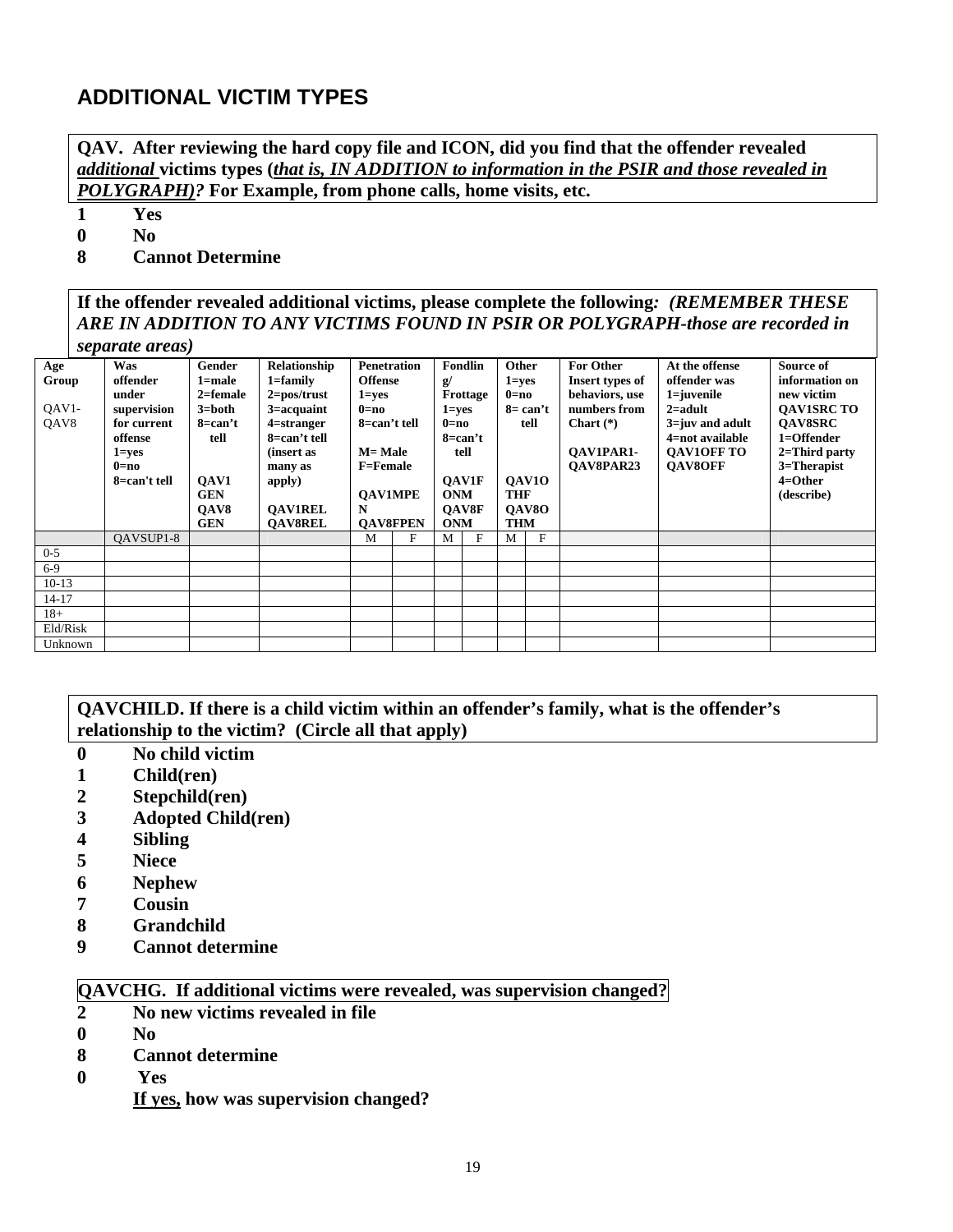### **CONTACT WITH CHILDREN**

**QCC1. After reviewing the supervising officer file, including the polygraph information, did you find information indicating that the offender has a history of sexual perpetration with children?** 

**1 Yes** 

**0 No** 

**8 Cannot determine** 

**QCC2. During the last TWO YEARS on probation, has the offender had contact with children under 18?** 

- $\overline{0}$  No
- **8 Cannot determine**
- **1 Yes, if yes complete the table below:**



*Note: Negative consequences can mean assault, inappropriate contact, and* 

> $\top$  $\top$

|                 | Codes: 1=yes              | $0=$ no 8=cannot determine |             |                           |              |                                   |
|-----------------|---------------------------|----------------------------|-------------|---------------------------|--------------|-----------------------------------|
| The offender:   | The                       | What is the rationale?     | Contact     | There is a                | Were there   | If negative                       |
|                 | rationale for             | (CODE UP TO 3)             | /access to  | safety plan               | negative     | consequences                      |
|                 | contact/                  |                            | children    | that                      | consequences | list sanctions                    |
|                 | access to                 |                            | approved by | specifically              | because of   | (if no                            |
|                 | children is<br>documented |                            | the team?   | addresses<br>contact/acce | this access  | <b>Sanctions</b><br>were applied, |
|                 | in the file.              |                            |             | ss to                     |              | enter 0-LIST                      |
|                 |                           |                            |             | children?                 |              | <b>UP TO 4</b>                    |
| QCC3A. Was      | QCC3B                     | QCC3C-E                    | QCC3F       | QCC3G                     | QCC3H        | QCC3I-                            |
| allowed to live |                           |                            |             |                           |              | L                                 |
| with children   |                           |                            |             |                           |              |                                   |
|                 |                           |                            |             |                           |              |                                   |
|                 |                           |                            |             |                           |              |                                   |
|                 |                           |                            |             |                           |              |                                   |
| QCC4A. Was      | QCC4B                     | QCC4C-E                    | QCC4F       | QCC4G                     | QCC4H        | QCC4I-                            |
|                 |                           |                            |             |                           |              |                                   |
| allowed         |                           |                            |             |                           |              | L                                 |
| contact with    |                           |                            |             |                           |              |                                   |
| children (not   |                           |                            |             |                           |              |                                   |
| pertaining to   |                           |                            |             |                           |              |                                   |
|                 |                           |                            |             |                           |              |                                   |
| living with     |                           |                            |             |                           |              |                                   |
| children)       |                           |                            |             |                           |              |                                   |
| QCC5A. Had      | OCC5B                     |                            |             | QCC5G                     | QCC5H        | QCC5I-                            |
| direct contact  |                           |                            |             |                           |              | L                                 |
|                 |                           |                            |             |                           |              |                                   |
| with children   |                           |                            |             |                           |              |                                   |
| that was not    |                           |                            |             |                           |              |                                   |
| permitted       |                           |                            |             |                           |              |                                   |
| QCC6A. Had      | QCC6B                     |                            |             | QCC6G                     | QCC6H        | QCC6I-                            |
| indirect        |                           |                            |             |                           |              | L                                 |
| contact/access  |                           |                            |             |                           |              |                                   |
| with children   |                           |                            |             |                           |              |                                   |
| that was not    |                           |                            |             |                           |              |                                   |
|                 |                           |                            |             |                           |              |                                   |
| permitted       |                           |                            |             |                           |              |                                   |
| (e.g., lived or |                           |                            |             |                           |              |                                   |
| worked near     |                           |                            |             |                           |              |                                   |
| children)       |                           |                            |             |                           |              |                                   |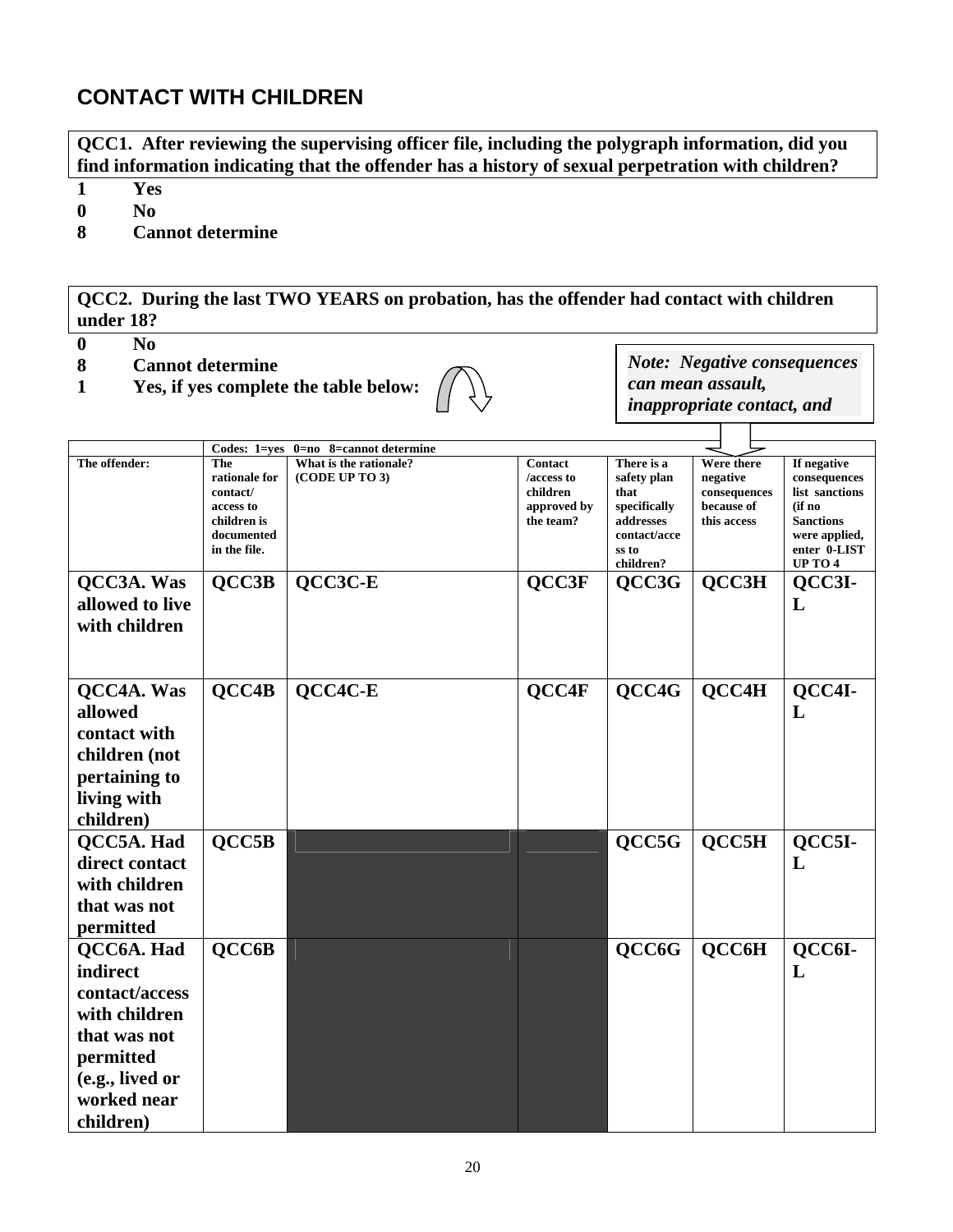### **COMPLETE FOR OFFENDERS WHO HAVE CONTACT WITH CHILDREN**

#### Selected Conditions of 5.7

*If the offender is currently allowed contact with children, review the Supervising Officer's file to determine whether AT THE START OF THIS CONTACT was there evidence of the following in the file:*

|                                                                   | Evidence was found in the<br>officer's file |
|-------------------------------------------------------------------|---------------------------------------------|
|                                                                   | $1 = yes, 0 = no$                           |
| QCC7. The offender accepts responsibility for the abuse           |                                             |
| QCC8. The offender has completed a non-deceptive sexual history   |                                             |
| disclosure polygraph                                              |                                             |
| QCC9. The offender has completed at least one non-deceptive       |                                             |
| maintenance polygraph                                             |                                             |
| QCC10. The treatment/supervision team has meet, discussed         |                                             |
| contact, and have approved contact                                |                                             |
| QCC11. The child's therapist, advocate or child protective agency |                                             |
| has been included in the decision                                 |                                             |

### **FOR ALL OFFENDERS, REGARLESS OF WHETHER OR NOT THEY HAD CONTACT WITH CHILDREN**

**QCC12. Did the supervising officer question the offender regarding sexual/inappropriate contact with children IN THE LAST TWO YEARS?**

**0 No** 

- **8 Can't determine**
- **1 Yes, if yes, how many times\_\_ \_\_ (code 25 if over 25 times)** 
	- **QCC13**
	- **QCC14. Has the offender been questioned in the last month?**
		- **1 Yes**
		- **0 No**
		- **8 Cannot determine**

#### **QCC15. Did the victim (child or adult) REQUEST contact with the offender?**

- **1 Yes**
- **0 No**
- **8 Cannot determine**
- **9 Not applicable (no specific victim identified with the current crime)**

**QCC16. If, the victim (child or adult) did not request contact, and the offender is in contact with the victim, can you determine the rationale for offender victim contact.** 

**1 Yes, what\_\_\_\_\_\_\_\_\_\_\_\_\_\_\_\_\_\_\_\_\_\_\_\_\_\_\_\_\_\_\_\_\_\_\_\_\_\_\_\_\_\_\_\_\_\_\_\_\_\_\_\_\_\_\_\_\_\_\_\_\_\_\_\_\_\_\_\_\_\_** 

#### **\_\_\_\_\_\_\_\_\_\_\_\_\_\_\_\_\_\_\_\_\_\_\_\_\_\_\_\_\_\_\_\_\_\_\_\_\_\_\_\_\_\_\_\_\_\_\_\_\_\_\_\_\_\_\_\_\_\_\_\_\_\_\_\_\_\_\_\_\_\_\_\_\_\_\_\_\_\_ \_\_\_\_\_\_\_\_\_\_\_\_\_\_\_\_\_\_\_\_\_\_\_\_\_\_\_\_\_\_\_\_\_\_\_\_\_\_\_\_\_\_\_\_\_\_\_\_\_\_\_\_\_QCC23A-B (CODE UP TO 4)**

- **0 No**
- **7 No Contact Exists**
- **8 Cannot determine**
- **9 Not applicable (no specific victim identified with the current crime)**